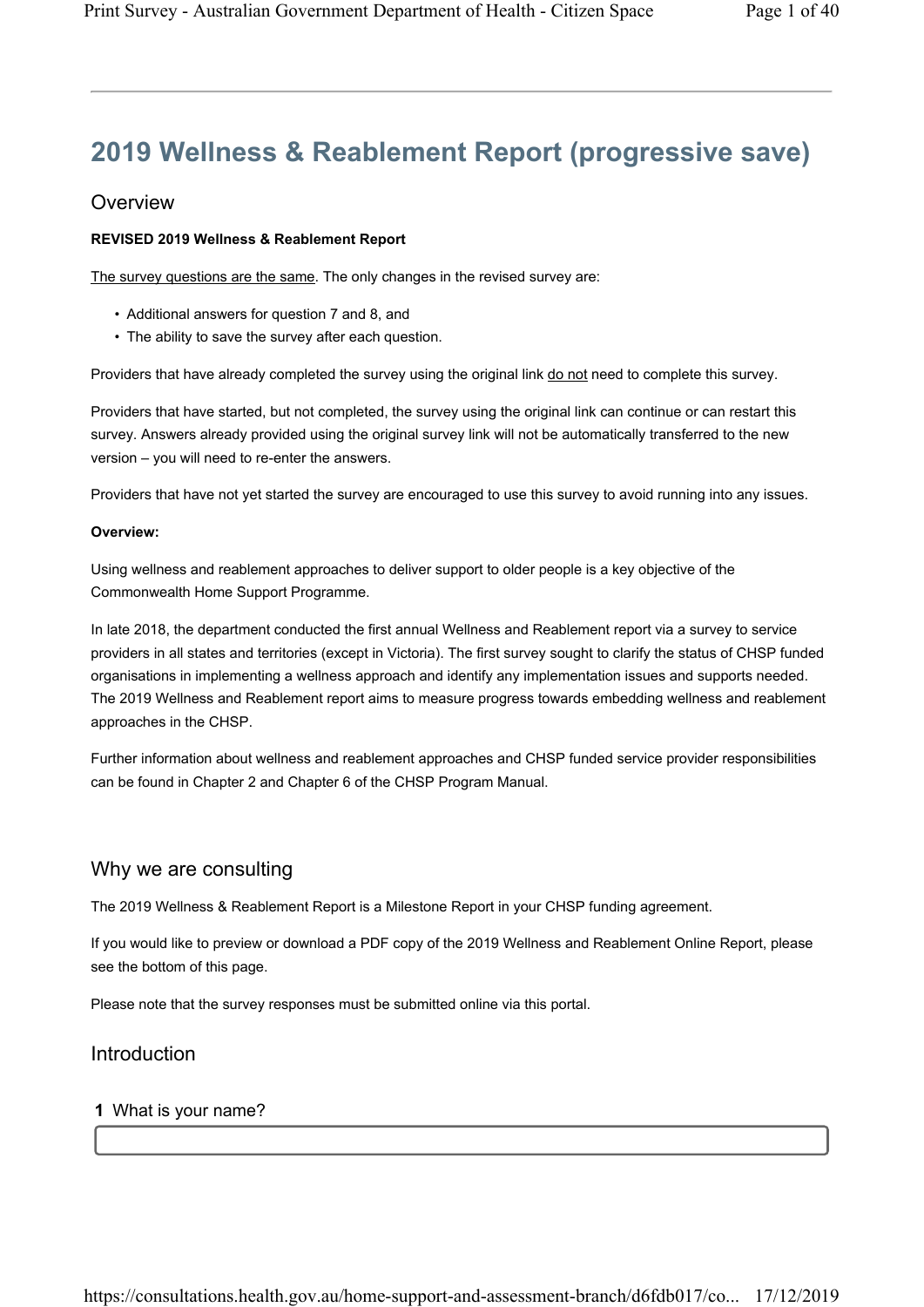### 2 What is your email address?

If you enter your email address then you will automatically receive an acknowledgement email when you submit your response.

(Required)

#### 3 Organisation name

(Required)

### 4 ABN

(Required)

### 5 Program Schedule ID

Program Schedule ID is located at the top of page 4 of your CHSP Grant Agreement

(Required)

### 6 State/territory of Grant Agreement Manager

State/territory of your Grant Manager is located in your CHSP Grant Agreement at Item F. Party representatives and address for notices

(Required)

Please select only one item

| ONSWACT ONT OQId OSA OTas OVic OWA |  |  |  |
|------------------------------------|--|--|--|
|                                    |  |  |  |

## Age range of cognitive clients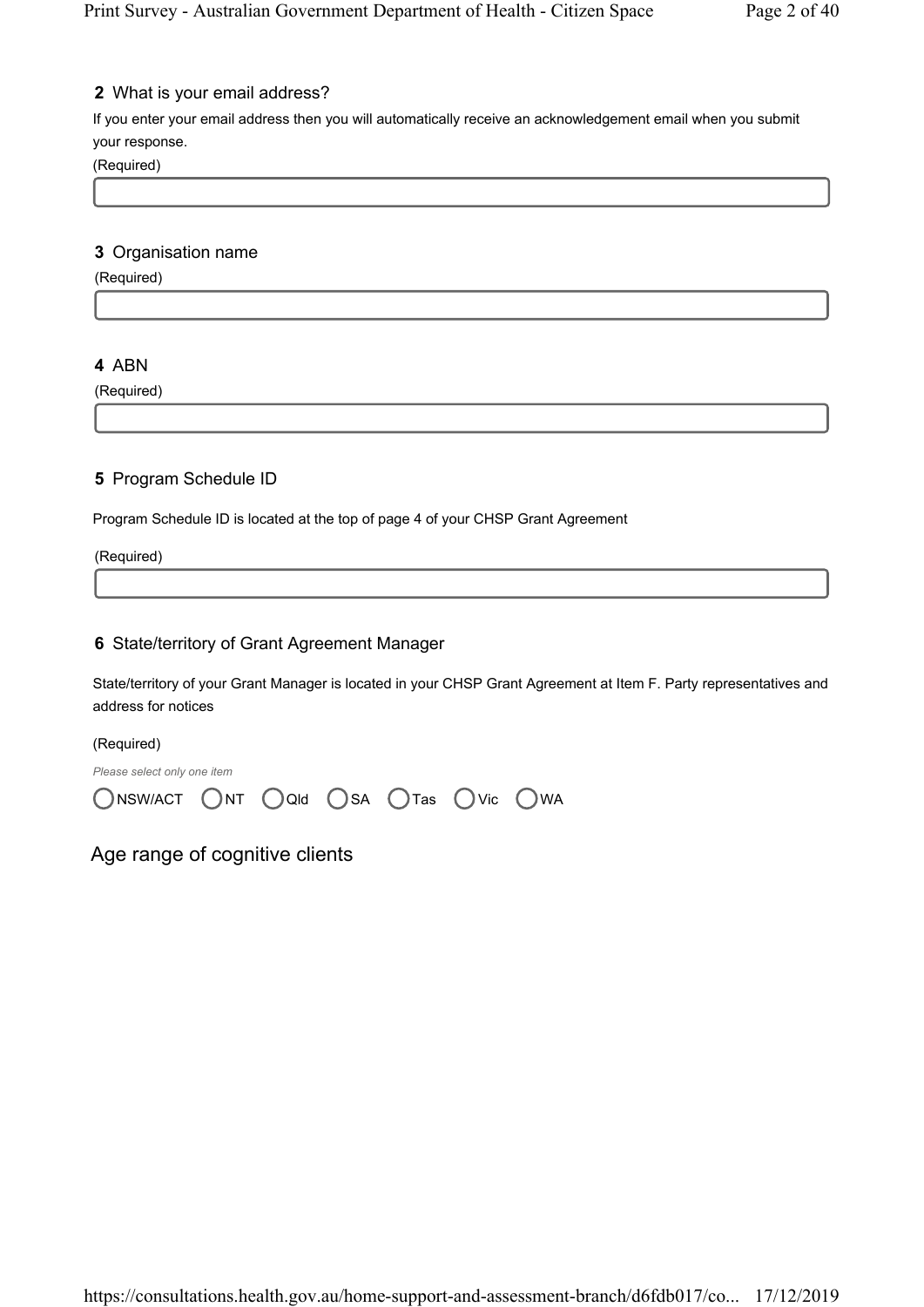### 7 What is the age of your reablement clients?

Provide your best estimate of the proportion (%) of clients in each age range - all boxes must be numbered and add to 100.

50-64 (Required)

| 65-69 (Required)                                                                                                 |
|------------------------------------------------------------------------------------------------------------------|
|                                                                                                                  |
| 70-74 (Required)                                                                                                 |
|                                                                                                                  |
| 75-79 (Required)                                                                                                 |
|                                                                                                                  |
| 80-84 (Required)                                                                                                 |
|                                                                                                                  |
| 85-89 (Required)                                                                                                 |
|                                                                                                                  |
| 90-94 (Required)                                                                                                 |
|                                                                                                                  |
| 95-99 (Required)                                                                                                 |
|                                                                                                                  |
| 100-104 (Required)                                                                                               |
|                                                                                                                  |
| 105 and over (Required)                                                                                          |
|                                                                                                                  |
| If your organisation does not record this information, enter zero (0) in the above fields and tick the box below |
| My organisation does not record this information (must answer next question)                                     |
| Provide your best estimate of the overall percentage of reablement clients                                       |

Please select only one item

Dementia and Cognitive impairment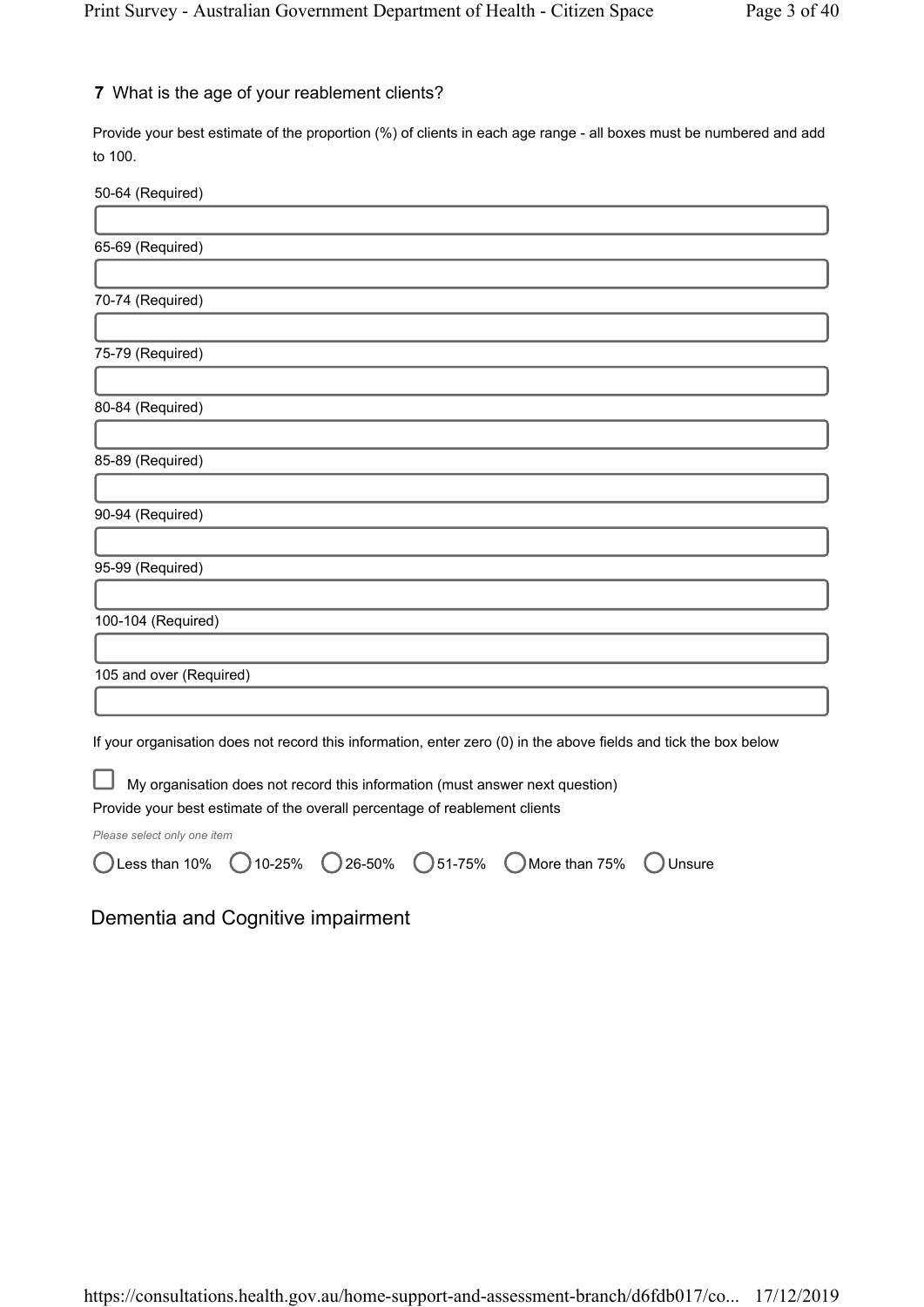8 Provide your best estimate of the proportion (%) of your CHSP clients that have:

All fields must only contain whole numbers between 0-100.

Mild cognitive impairment (Required)

A diagnosis of dementia (Required)

Suspected dementia (Required)

If your organisation does not record this information, enter zero (0) in the above fields and tick the box below

⊔ My organisation does not record this information

Client Care (Service) Plans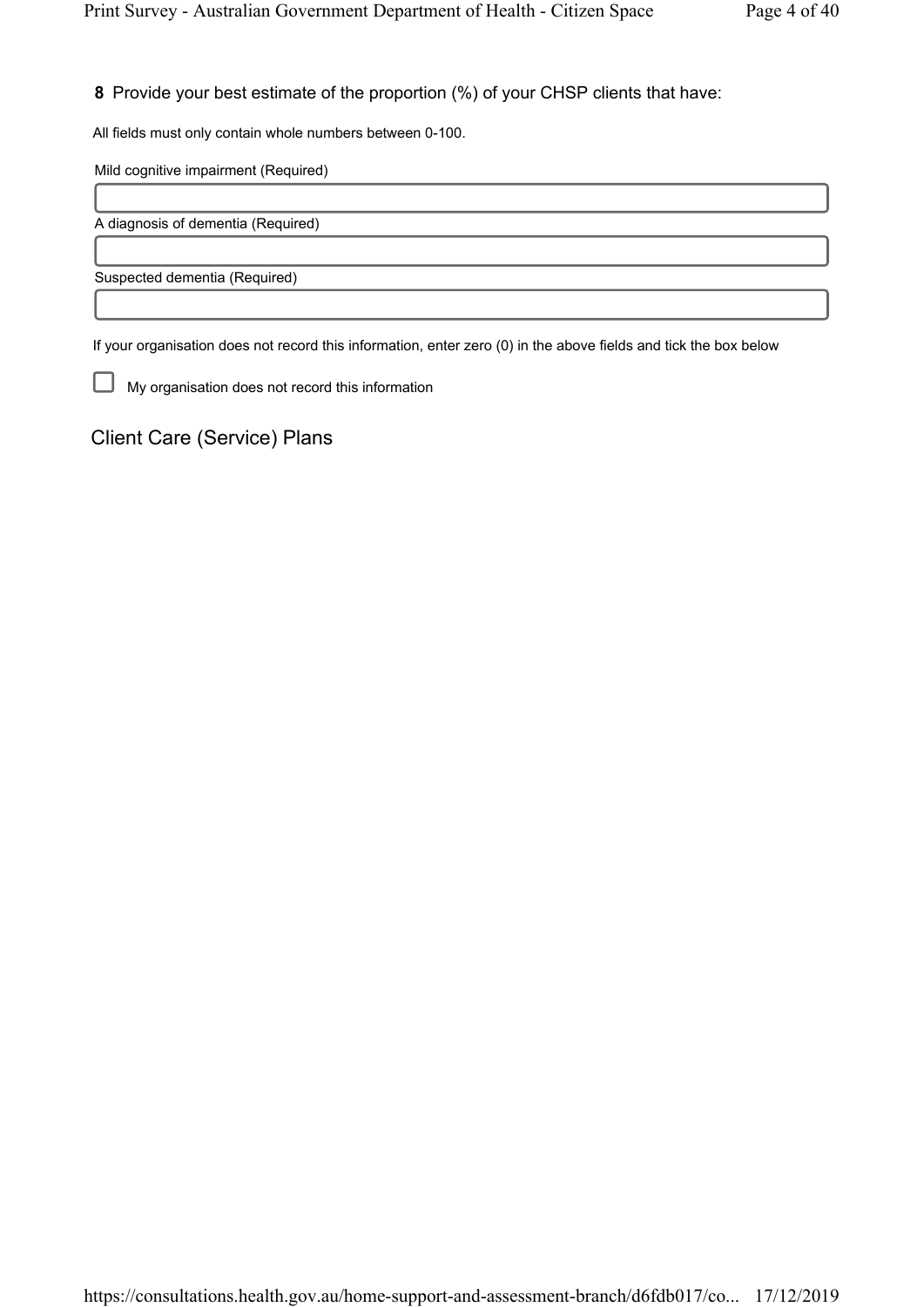## 9 How often does your organisation develop a care (service) plan for each client it supports?

| (Required)                                                                   | Never | Rarely | Mostly | Always | Not funded to<br>deliver this<br>service |
|------------------------------------------------------------------------------|-------|--------|--------|--------|------------------------------------------|
| Allied Health and<br><b>Therapy Services</b><br>Please select only one item  |       |        |        |        |                                          |
| Domestic Assistance<br>Please select only one item                           |       |        |        |        |                                          |
| Goods, Equipment and<br>Assistive Technology<br>Please select only one item  |       |        |        |        |                                          |
| Home Maintenance<br>Please select only one item                              |       |        |        |        |                                          |
| Home Modifications<br>Please select only one item                            |       |        |        |        |                                          |
| Meals<br>Please select only one item                                         |       |        |        |        |                                          |
| Nursing<br>Please select only one item                                       |       |        |        |        |                                          |
| <b>Other Food Services</b><br>Please select only one item                    |       |        |        |        |                                          |
| <b>Personal Care</b><br>Please select only one item                          |       |        |        |        |                                          |
| Social Support-<br>individual<br>Please select only one item                 |       |        |        |        |                                          |
| Social Support - group<br>Please select only one item                        |       |        |        |        |                                          |
| <b>Specialised Support</b><br><b>Services</b><br>Please select only one item |       |        |        |        |                                          |
| Transport<br>Please select only one item                                     |       |        |        |        |                                          |
| Centre-based respite<br>Please select only one item                          |       |        |        |        |                                          |
| <b>Cottage Respite</b><br>Please select only one item                        |       |        |        |        |                                          |
| <b>Flexible Respite</b><br>Please select only one item                       |       |        |        |        |                                          |
| Assistance with Care and<br>Housing<br>Please select only one item           |       |        |        |        |                                          |

## Client Care (Service) Plan pt 2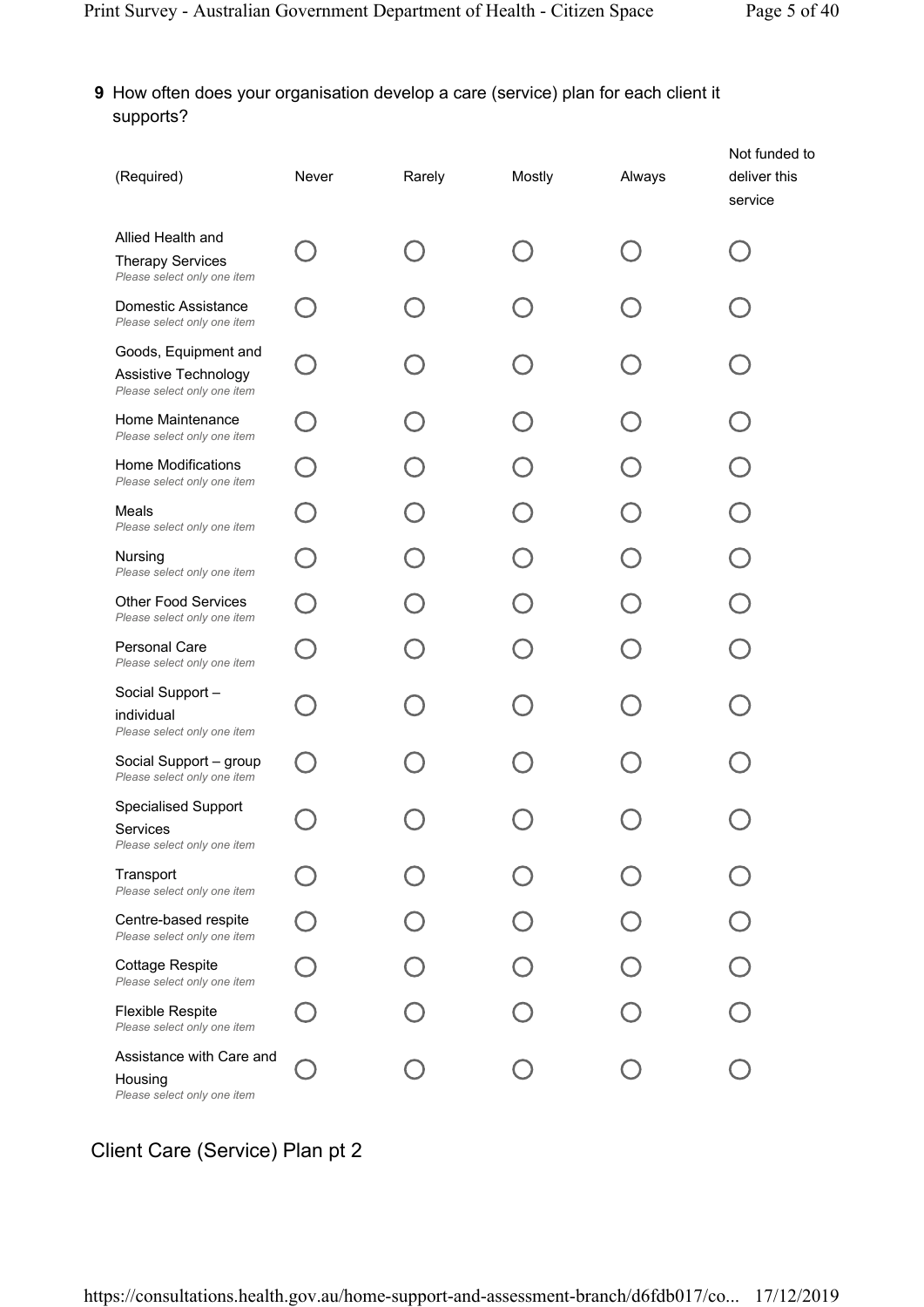### 10 Do your organisation's client care plans identify the following:

| (Required)                                                                                                                                                                       | Never  | Rarely | Mostly | Always |
|----------------------------------------------------------------------------------------------------------------------------------------------------------------------------------|--------|--------|--------|--------|
| If the client is a Reablement<br>client<br>Please select only one item                                                                                                           |        |        |        |        |
| End date (or references<br>RAS/ACAT support plan end<br>date)<br>Please select only one item                                                                                     | $(\ )$ |        |        |        |
| Review date<br>Please select only one item                                                                                                                                       |        |        |        |        |
| The client's goals, including<br>time-limited goals?<br>Please select only one item                                                                                              |        |        |        |        |
| If the client has cognitive<br>impairment or dementia?<br>Please select only one item                                                                                            |        |        |        |        |
| Client's preferences (or<br>those preferences<br>documented in the<br>RAS/ACAT support plan)?<br>Please select only one item                                                     |        |        |        |        |
| How the provider/staff can<br>deliver upon the client's<br>preferences?<br>Please select only one item                                                                           |        |        |        |        |
| How the provider/staff can<br>build on a client's<br>capacity/strengths (or<br>references<br>capacity/strengths in the<br>RAS/ACAT support plan)?<br>Please select only one item |        |        |        |        |
| How the provider/staff can<br>encourage self-sufficiency<br>(or references self-<br>sufficiency in the RAS/ACAT<br>support plan)?<br>Please select only one item                 |        |        |        |        |

Referrals to deliver short-term CHSP services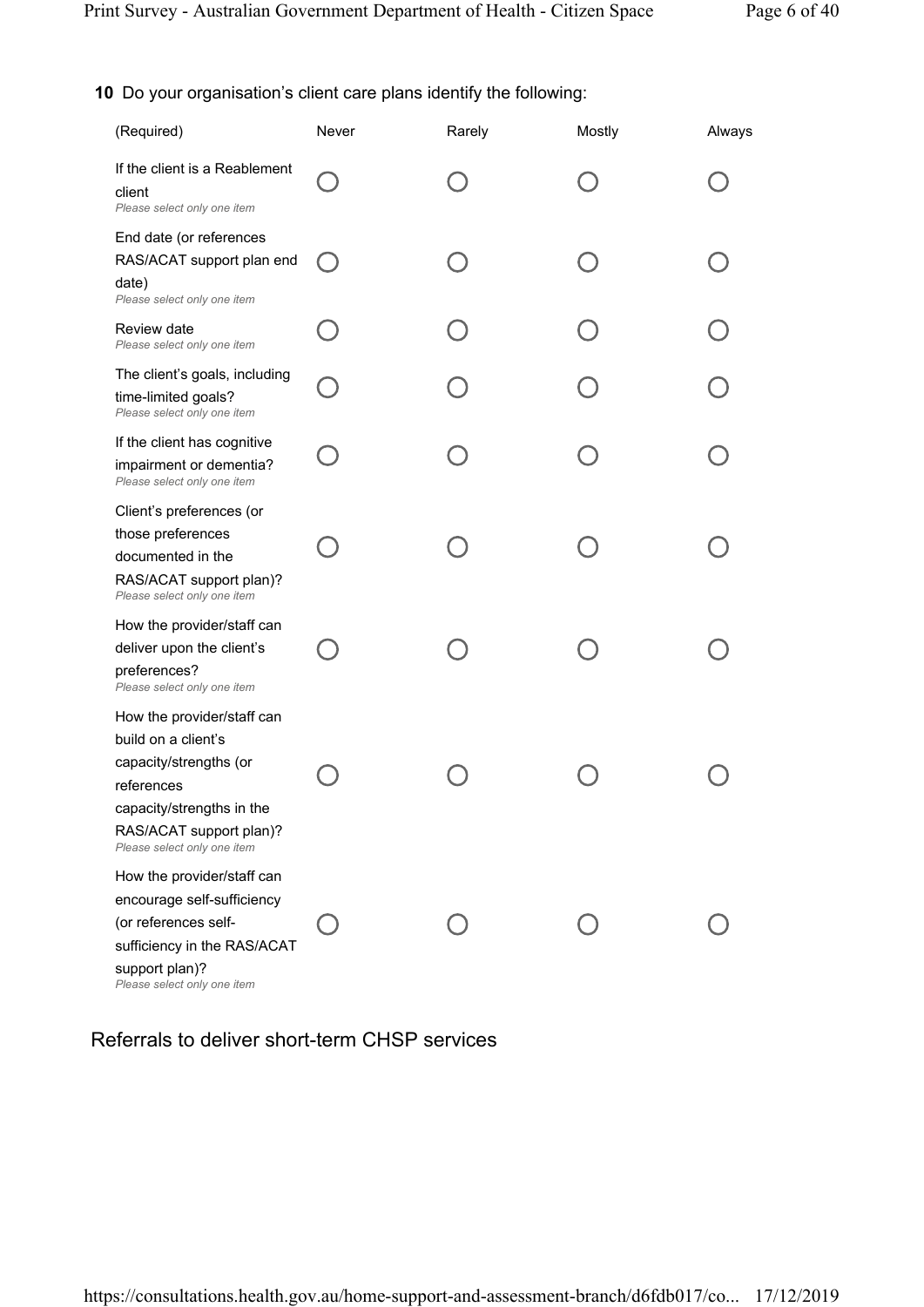## 11 Does your organisation accept referrals to deliver short-term CHSP services?

| (Required)                                                                  | Never | Rarely | Mostly | Always | Not funded to<br>deliver this<br>service |
|-----------------------------------------------------------------------------|-------|--------|--------|--------|------------------------------------------|
| Allied Health and<br><b>Therapy Services</b><br>Please select only one item |       |        |        |        |                                          |
| Domestic Assistance<br>Please select only one item                          |       |        |        |        |                                          |
| Goods, Equipment and<br>Assistive Technology<br>Please select only one item |       |        |        |        |                                          |
| Home Maintenance<br>Please select only one item                             |       |        |        |        |                                          |
| Home Modifications<br>Please select only one item                           |       |        |        |        |                                          |
| Meals<br>Please select only one item                                        |       |        |        |        |                                          |
| Nursing<br>Please select only one item                                      |       |        |        |        |                                          |
| <b>Other Food Services</b><br>Please select only one item                   |       |        |        |        |                                          |
| <b>Personal Care</b><br>Please select only one item                         |       |        |        |        |                                          |
| Social Support -<br>individual<br>Please select only one item               |       |        |        |        |                                          |
| Social Support - group<br>Please select only one item                       |       |        |        |        |                                          |
| <b>Specialised Support</b><br>Services<br>Please select only one item       |       |        |        |        |                                          |
| Transport<br>Please select only one item                                    |       |        |        |        |                                          |
| Centre-based respite<br>Please select only one item                         |       |        |        |        |                                          |
| <b>Cottage Respite</b><br>Please select only one item                       |       |        |        |        |                                          |
| <b>Flexible Respite</b><br>Please select only one item                      |       |        |        |        |                                          |
| Assistance with Care and<br>Housing<br>Please select only one item          |       |        |        |        |                                          |

## Frequency of short-term CHSP services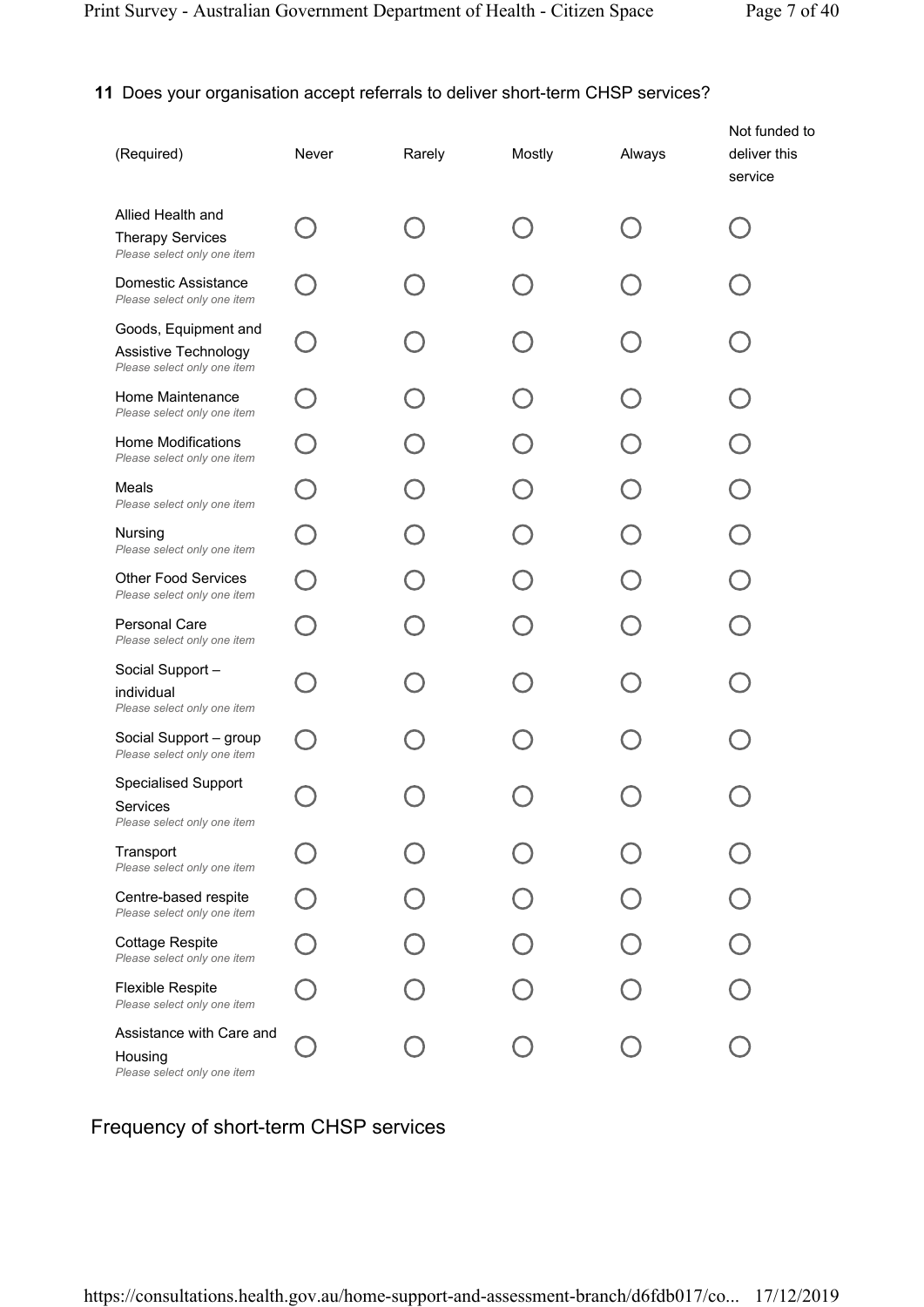### 12 Where short-term services were recommended on a clients' RAS/ACAT Support Plan, how often did you provide short-term services to these clients?

| (Required)                                                                  | Never | Rarely | Mostly | Always | Not funded to<br>deliver this<br>service |
|-----------------------------------------------------------------------------|-------|--------|--------|--------|------------------------------------------|
| Allied Health and<br><b>Therapy Services</b><br>Please select only one item |       |        |        |        |                                          |
| Domestic Assistance<br>Please select only one item                          |       |        |        |        |                                          |
| Goods, Equipment and<br>Assistive Technology<br>Please select only one item |       |        |        |        |                                          |
| Home Maintenance<br>Please select only one item                             |       |        |        |        |                                          |
| Home Modifications<br>Please select only one item                           |       |        |        |        |                                          |
| Meals<br>Please select only one item                                        |       |        |        |        |                                          |
| <b>Nursing</b><br>Please select only one item                               |       |        |        |        |                                          |
| <b>Other Food Services</b><br>Please select only one item                   |       |        |        |        |                                          |
| <b>Personal Care</b><br>Please select only one item                         |       |        |        |        |                                          |
| Social Support-<br>individual<br>Please select only one item                |       |        |        |        |                                          |
| Social Support - group<br>Please select only one item                       |       |        |        |        |                                          |
| <b>Specialised Support</b><br>Services<br>Please select only one item       |       |        |        |        |                                          |
| Transport<br>Please select only one item                                    |       |        |        |        |                                          |
| Centre-based respite<br>Please select only one item                         |       |        |        |        |                                          |
| <b>Cottage Respite</b><br>Please select only one item                       |       |        |        |        |                                          |
| <b>Flexible Respite</b><br>Please select only one item                      |       |        |        |        |                                          |
| Assistance with Care and<br>Housing<br>Please select only one item          |       |        |        |        |                                          |

## Proportion of services delivered on a short-term or episodic basis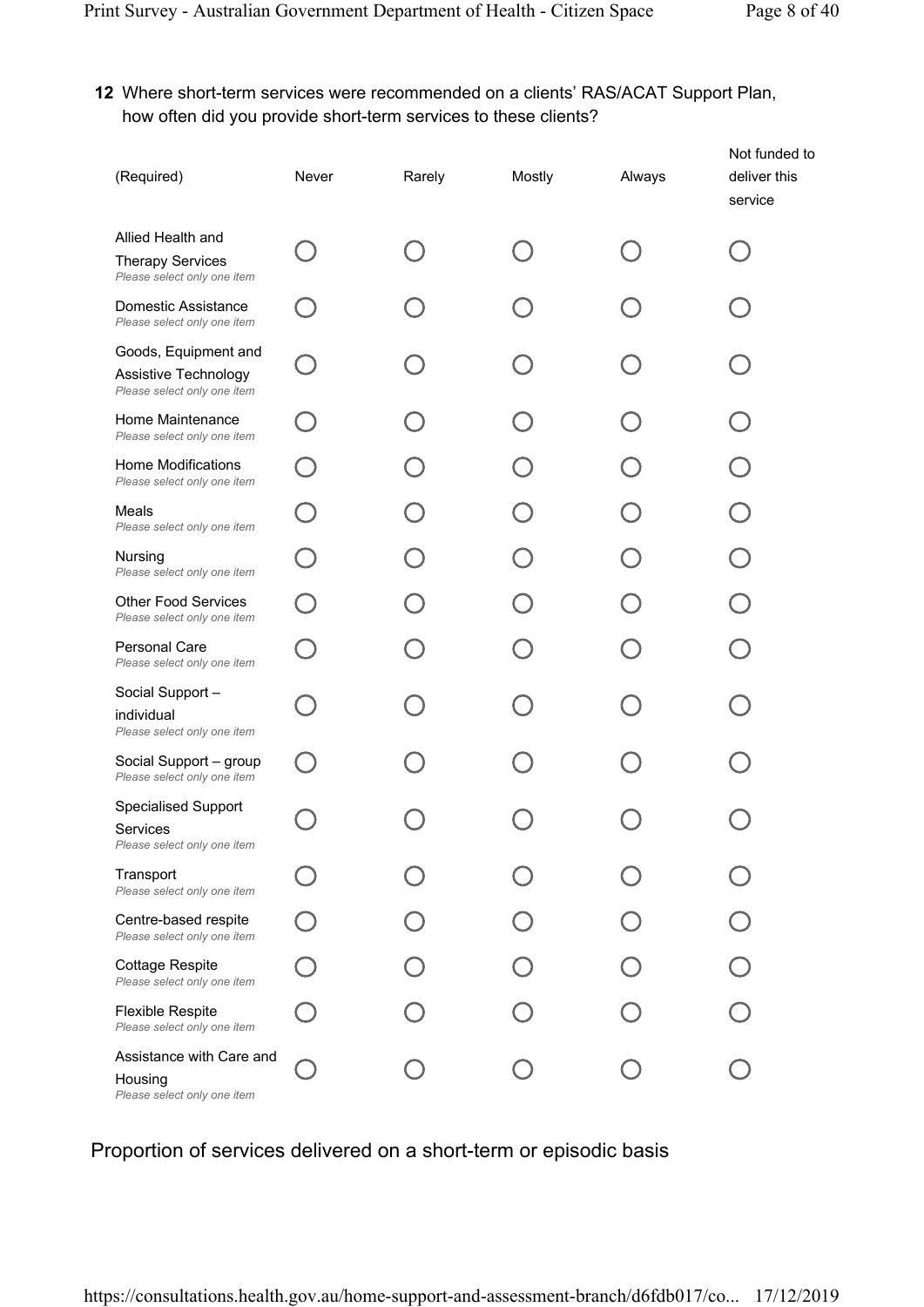13 For each service type your organisation was funded to deliver in 2018-19, approximately what proportion of services were delivered on a short-term or episodic basis?

Short-term is considered to be for a period of up to 3 months

| (Required)                                                                  | None | Less<br>than<br>10%                           | 10-25%                   | 26-50%                   | 51-75%                           | More<br>than<br>75% | Not<br>funded<br>to<br>deliver<br>this<br>service |
|-----------------------------------------------------------------------------|------|-----------------------------------------------|--------------------------|--------------------------|----------------------------------|---------------------|---------------------------------------------------|
| Allied Health and Therapy<br><b>Services</b><br>Please select only one item |      | $\overline{\phantom{a}}$                      |                          |                          |                                  |                     |                                                   |
| Domestic Assistance<br>Please select only one item                          |      | $(\ )$                                        | $\overline{\phantom{0}}$ | $\overline{\phantom{a}}$ | $\Box$                           |                     |                                                   |
| Goods, Equipment and<br>Assistive Technology<br>Please select only one item |      | $\left(\begin{array}{c} \end{array}\right)$   |                          | $\overline{\phantom{a}}$ | $\begin{array}{ccc} \end{array}$ |                     |                                                   |
| Home Maintenance<br>Please select only one item                             |      | $\left( \begin{array}{c} \end{array} \right)$ |                          | $\Box$                   | $\begin{array}{ccc} \end{array}$ |                     |                                                   |
| <b>Home Modifications</b><br>Please select only one item                    |      | Č.,                                           |                          |                          |                                  |                     |                                                   |
| Meals<br>Please select only one item                                        |      | $\overline{\phantom{a}}$                      |                          |                          | $\Box$                           | $\Box$              |                                                   |
| Nursing<br>Please select only one item                                      |      | - 1                                           |                          |                          |                                  |                     |                                                   |
| <b>Other Food Services</b><br>Please select only one item                   |      |                                               |                          |                          | $\hspace{0.1cm}$                 | $\Box$              |                                                   |
| <b>Personal Care</b><br>Please select only one item                         |      |                                               |                          |                          |                                  |                     |                                                   |
| Social Support - individual<br>Please select only one item                  |      |                                               |                          |                          |                                  |                     |                                                   |
| Social Support - group<br>Please select only one item                       |      |                                               |                          |                          |                                  |                     |                                                   |
| <b>Specialised Support Services</b><br>Please select only one item          |      |                                               |                          |                          |                                  |                     |                                                   |
| Transport<br>Please select only one item                                    |      |                                               |                          |                          |                                  |                     |                                                   |
| Centre-based respite<br>Please select only one item                         |      |                                               |                          |                          |                                  |                     |                                                   |
| <b>Cottage Respite</b><br>Please select only one item                       |      |                                               |                          |                          |                                  |                     |                                                   |
| <b>Flexible Respite</b><br>Please select only one item                      |      |                                               |                          |                          |                                  |                     |                                                   |
| Assistance with Care and<br>Housing<br>Please select only one item          |      |                                               |                          |                          |                                  |                     |                                                   |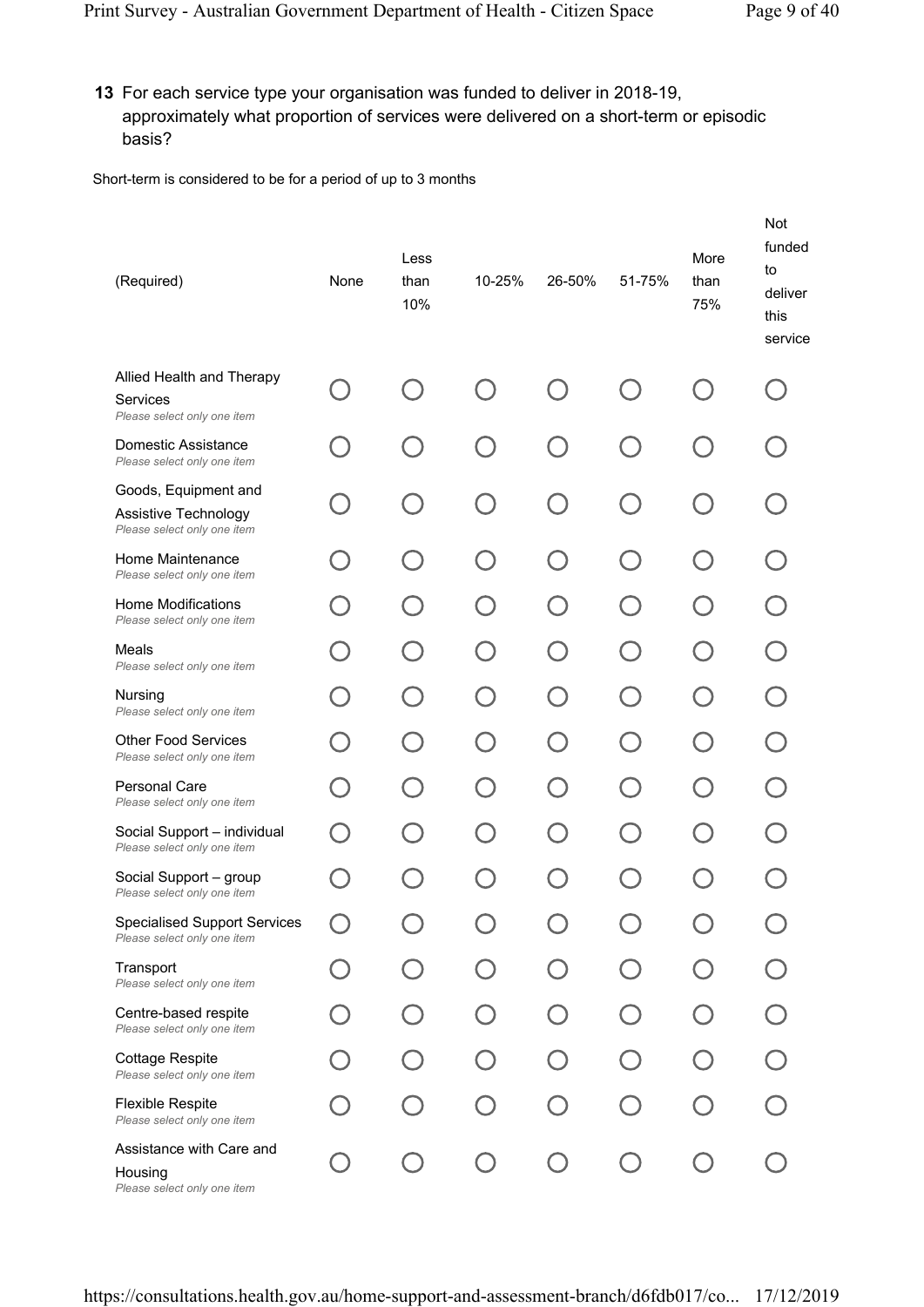## Intensity of CHSP services over time

14 For each service type your organisation was funded to deliver in 2018-19, approximately what proportion of clients were able to reduce the intensity of services over time?

| (Required)                                                                  | None | Less<br>than<br>10%                         | 10-25% | 26-50% | 51-75%                                        | More<br>than<br>75% | Not<br>funded<br>to<br>deliver<br>this<br>service |
|-----------------------------------------------------------------------------|------|---------------------------------------------|--------|--------|-----------------------------------------------|---------------------|---------------------------------------------------|
| Allied Health and Therapy<br>Services<br>Please select only one item        |      | $\begin{pmatrix} 1 \\ 1 \end{pmatrix}$      |        |        |                                               |                     |                                                   |
| Domestic Assistance<br>Please select only one item                          |      | $\begin{pmatrix} 1 \\ 1 \end{pmatrix}$      |        |        | $\overline{\phantom{a}}$                      |                     |                                                   |
| Goods, Equipment and<br>Assistive Technology<br>Please select only one item |      | $\left(\begin{array}{c} \end{array}\right)$ |        | $\Box$ | $\left( \begin{array}{c} \end{array} \right)$ |                     |                                                   |
| Home Maintenance<br>Please select only one item                             |      | $\left(\begin{array}{c} \end{array}\right)$ | $\Box$ | $\Box$ | $(\ )$                                        | $\Box$              |                                                   |
| Home Modifications<br>Please select only one item                           |      |                                             |        |        |                                               |                     |                                                   |
| Meals<br>Please select only one item                                        |      |                                             |        |        | $\Box$                                        |                     |                                                   |
| Nursing<br>Please select only one item                                      |      | ĈJ                                          |        |        |                                               |                     |                                                   |
| <b>Other Food Services</b><br>Please select only one item                   |      | - 1                                         |        |        | $\Box$                                        |                     |                                                   |
| <b>Personal Care</b><br>Please select only one item                         |      |                                             |        |        |                                               |                     |                                                   |
| Social Support - individual<br>Please select only one item                  |      |                                             |        |        |                                               |                     |                                                   |
| Social Support - group<br>Please select only one item                       |      |                                             |        |        |                                               |                     |                                                   |
| <b>Specialised Support Services</b><br>Please select only one item          |      |                                             |        |        |                                               |                     |                                                   |
| Transport<br>Please select only one item                                    |      |                                             |        |        |                                               |                     |                                                   |
| Centre-based respite<br>Please select only one item                         |      |                                             |        |        |                                               |                     |                                                   |
| Cottage Respite<br>Please select only one item                              |      |                                             |        |        |                                               |                     |                                                   |
| <b>Flexible Respite</b><br>Please select only one item                      |      |                                             |        |        |                                               |                     |                                                   |
| Assistance with Care and<br>Housing<br>Please select only one item          |      |                                             |        |        |                                               |                     |                                                   |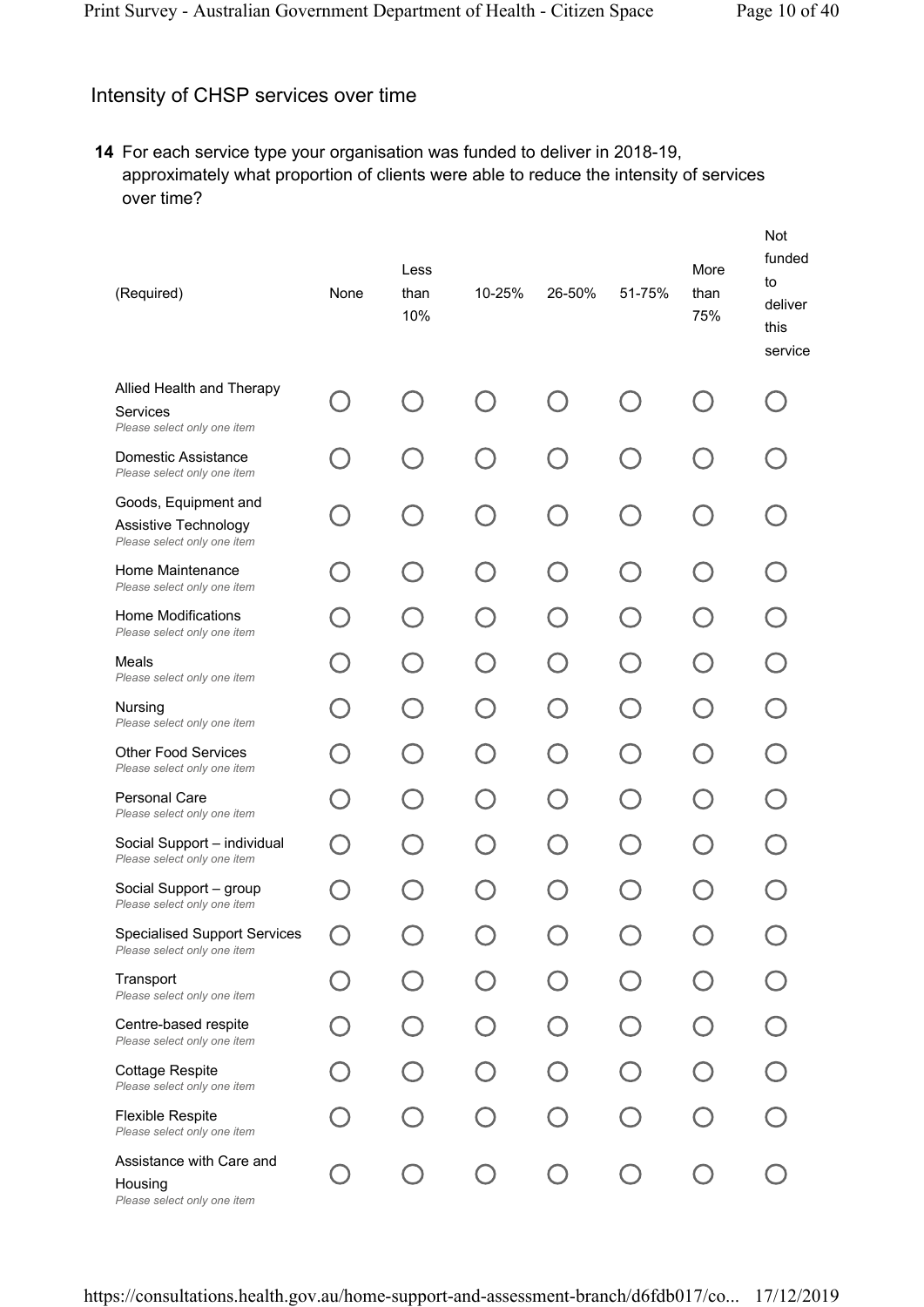Clients participating in tasks with the service provider (staff)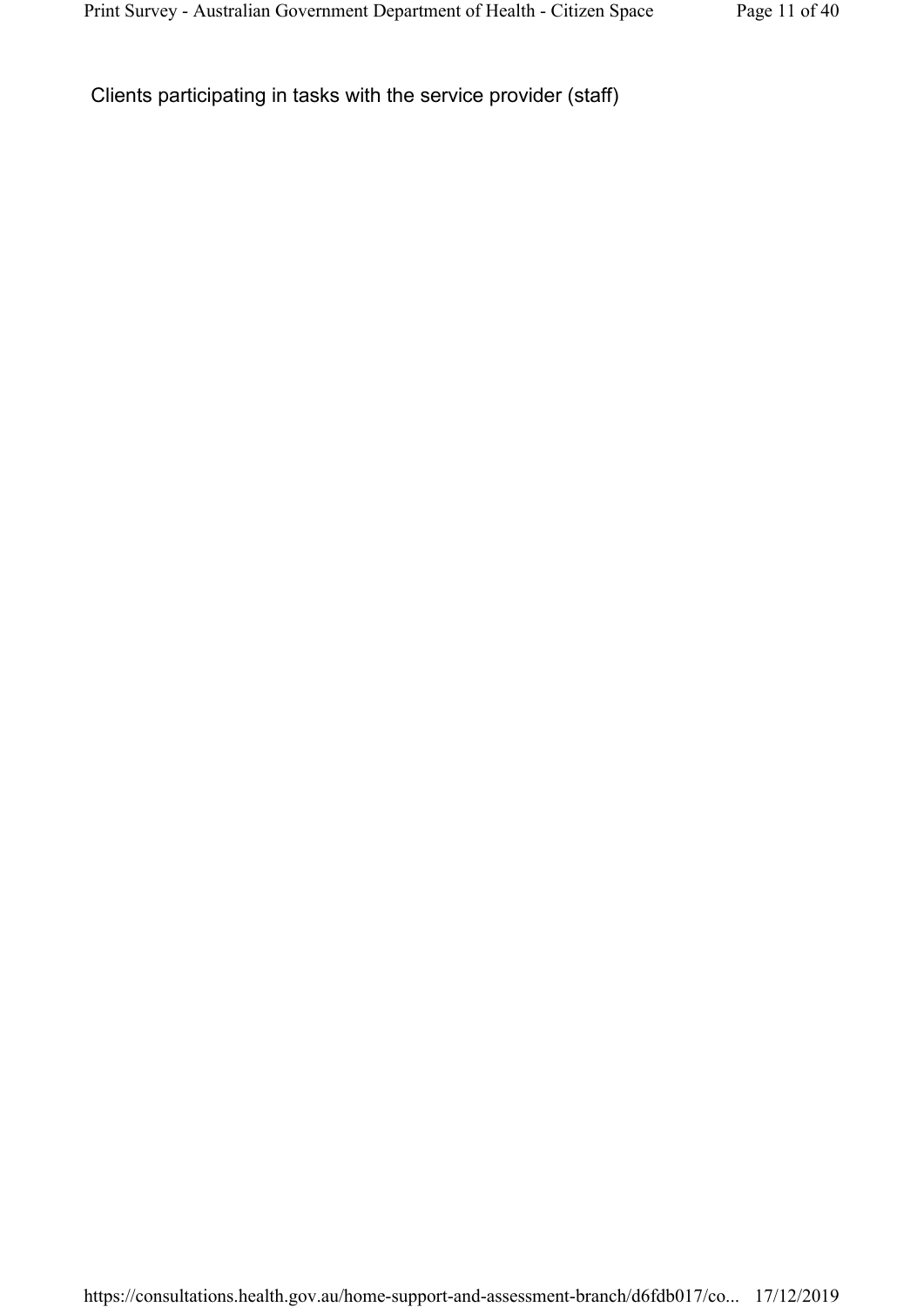15 For each service type your organisation was funded to deliver in 2018-19, approximately what proportion of clients participated in tasks with or alongside the service provider (staff)?

| (Required)                                                                  | None | Less<br>than<br>10%      | 10-25% | 26-50% | 51-75%                   | More<br>than<br>75% | Not<br>funded<br>to<br>deliver<br>this<br>service |
|-----------------------------------------------------------------------------|------|--------------------------|--------|--------|--------------------------|---------------------|---------------------------------------------------|
| Allied Health and Therapy<br>Services<br>Please select only one item        |      |                          |        |        |                          |                     |                                                   |
| Domestic Assistance<br>Please select only one item                          |      | $\overline{\phantom{a}}$ |        |        | $\overline{\phantom{a}}$ |                     |                                                   |
| Goods, Equipment and<br>Assistive Technology<br>Please select only one item |      | $\bigcap$                |        | $\Box$ | ( )                      |                     |                                                   |
| Home Maintenance<br>Please select only one item                             |      | $\Box$                   |        |        | ( )                      |                     |                                                   |
| Home Modifications<br>Please select only one item                           |      |                          |        |        |                          |                     |                                                   |
| Meals<br>Please select only one item                                        |      |                          |        |        | $\Box$                   |                     |                                                   |
| Nursing<br>Please select only one item                                      |      |                          |        |        |                          |                     |                                                   |
| <b>Other Food Services</b><br>Please select only one item                   |      |                          |        |        |                          |                     |                                                   |
| <b>Personal Care</b><br>Please select only one item                         |      |                          |        |        |                          |                     |                                                   |
| Social Support - individual<br>Please select only one item                  |      |                          |        |        |                          |                     |                                                   |
| Social Support - group<br>Please select only one item                       |      |                          |        |        |                          |                     |                                                   |
| <b>Specialised Support Services</b><br>Please select only one item          |      |                          |        |        |                          |                     |                                                   |
| Transport<br>Please select only one item                                    |      |                          |        |        |                          |                     |                                                   |
| Centre-based respite<br>Please select only one item                         |      |                          |        |        |                          |                     |                                                   |
| <b>Cottage Respite</b><br>Please select only one item                       |      |                          |        |        |                          |                     |                                                   |
| <b>Flexible Respite</b><br>Please select only one item                      |      |                          |        |        |                          |                     |                                                   |
| Assistance with Care and<br>Housing<br>Please select only one item          |      |                          |        |        |                          |                     |                                                   |

Provide two short examples of tasks clients participated in / alongside the service provider for each service type you delivered. Please specify applicable service sub-type.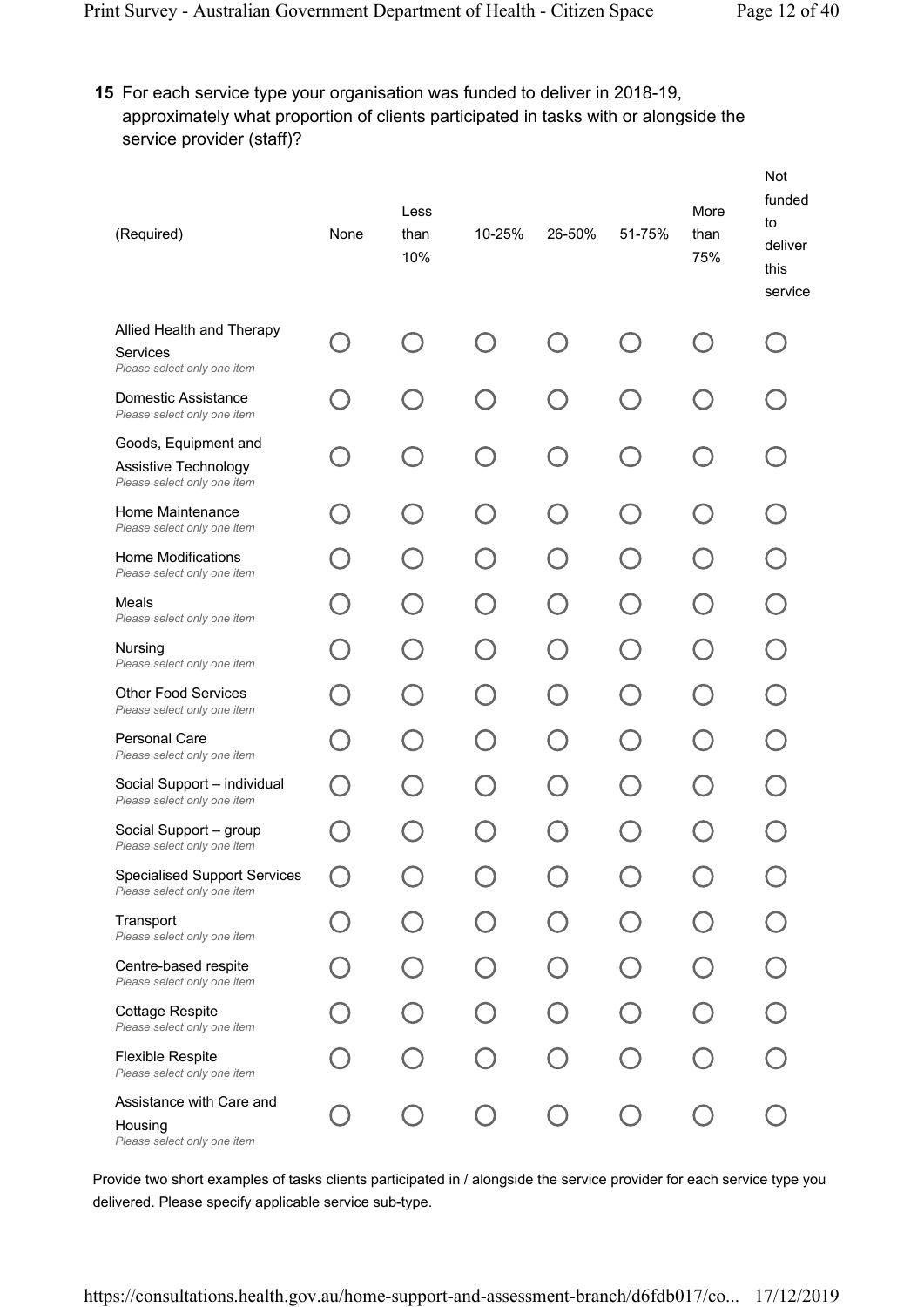Allied Health and Therapy Services

Domestic Assistance

Goods, Equipment and Assistive Technology

Home Maintenance

Home Modifications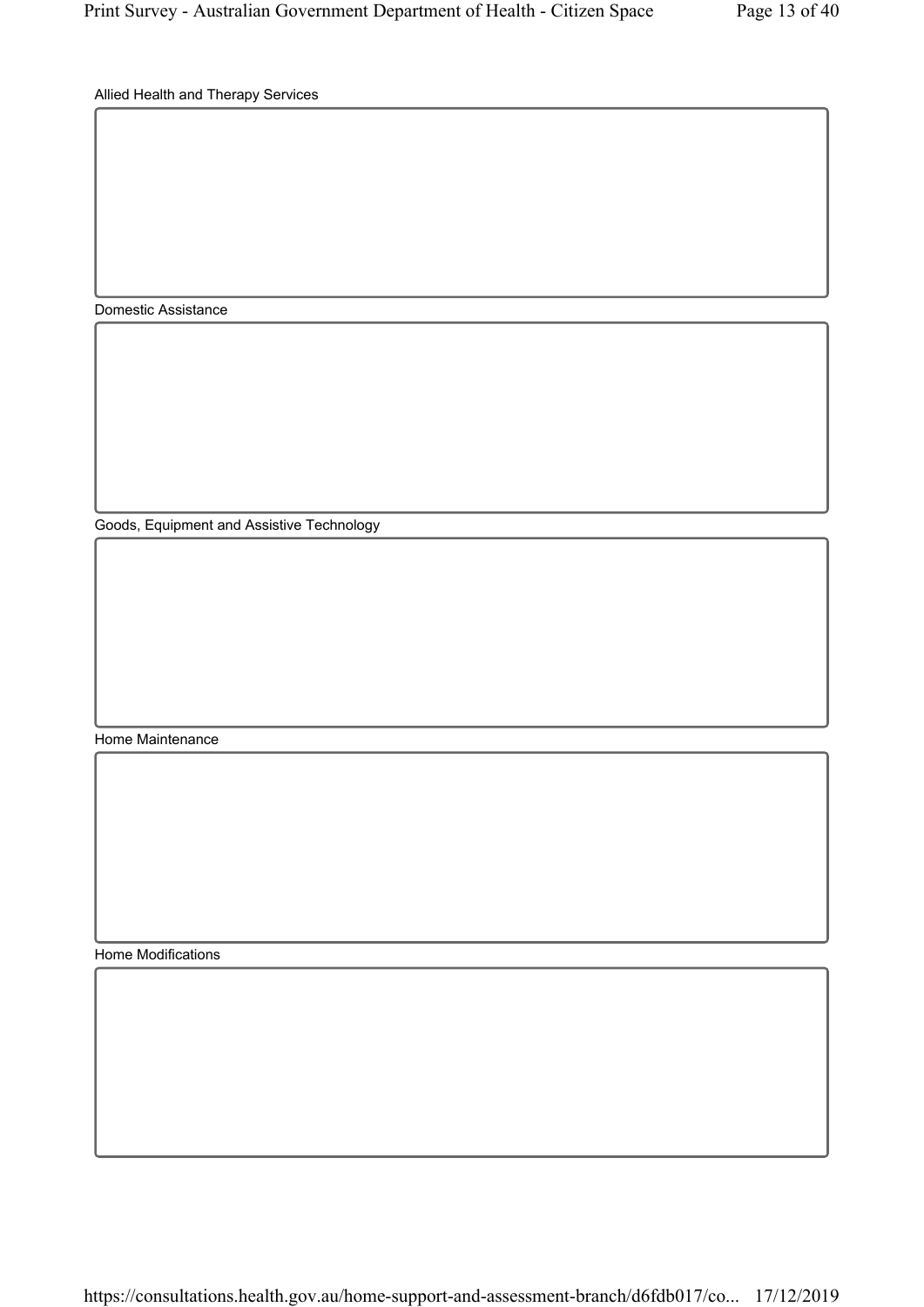Meals and Other Food Services

Nursing

Personal Care

Social Support - individual

Social Support - group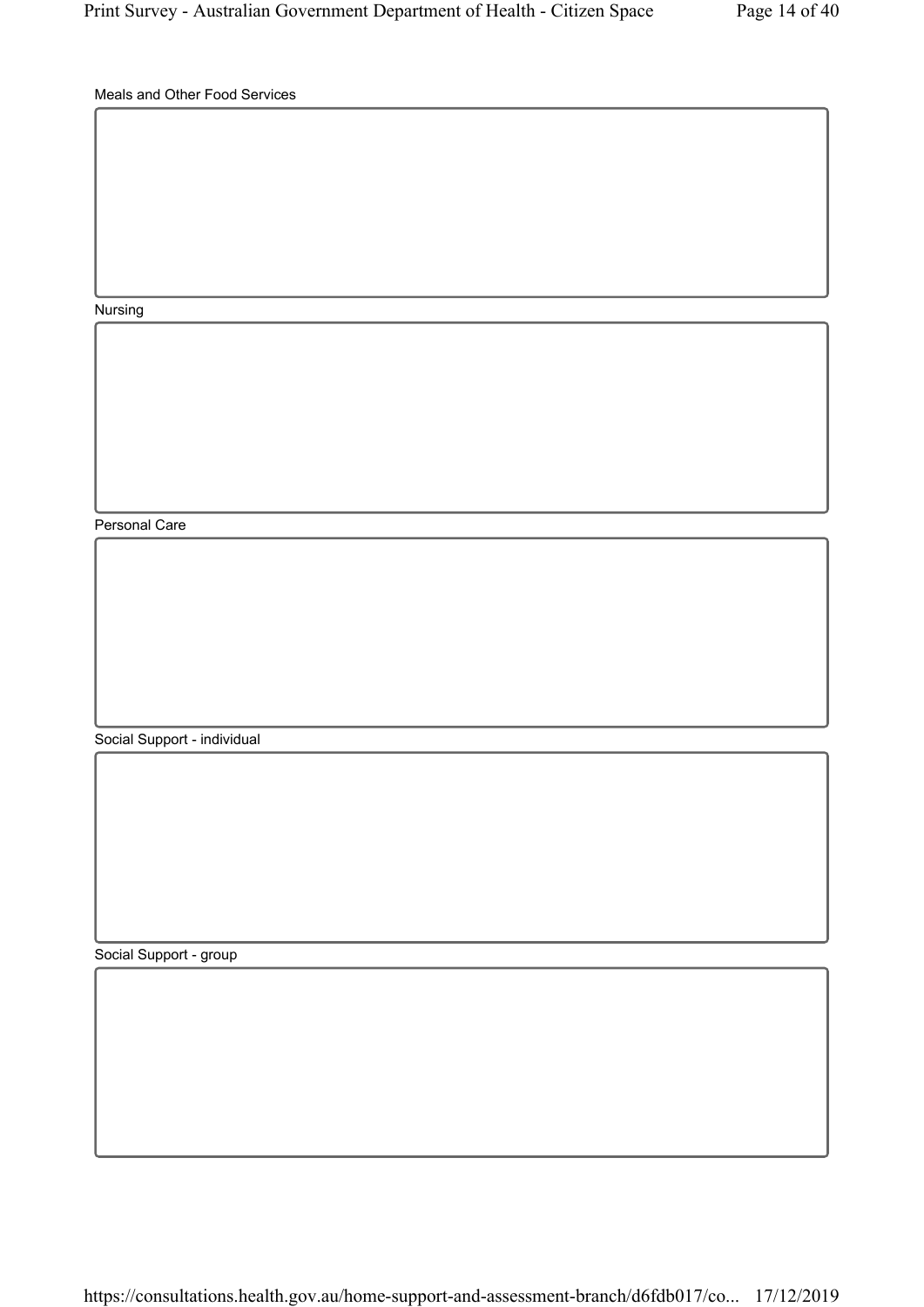Specialised Support Services

Transport

Centre-based respite

Cottage Respite

Flexible Respite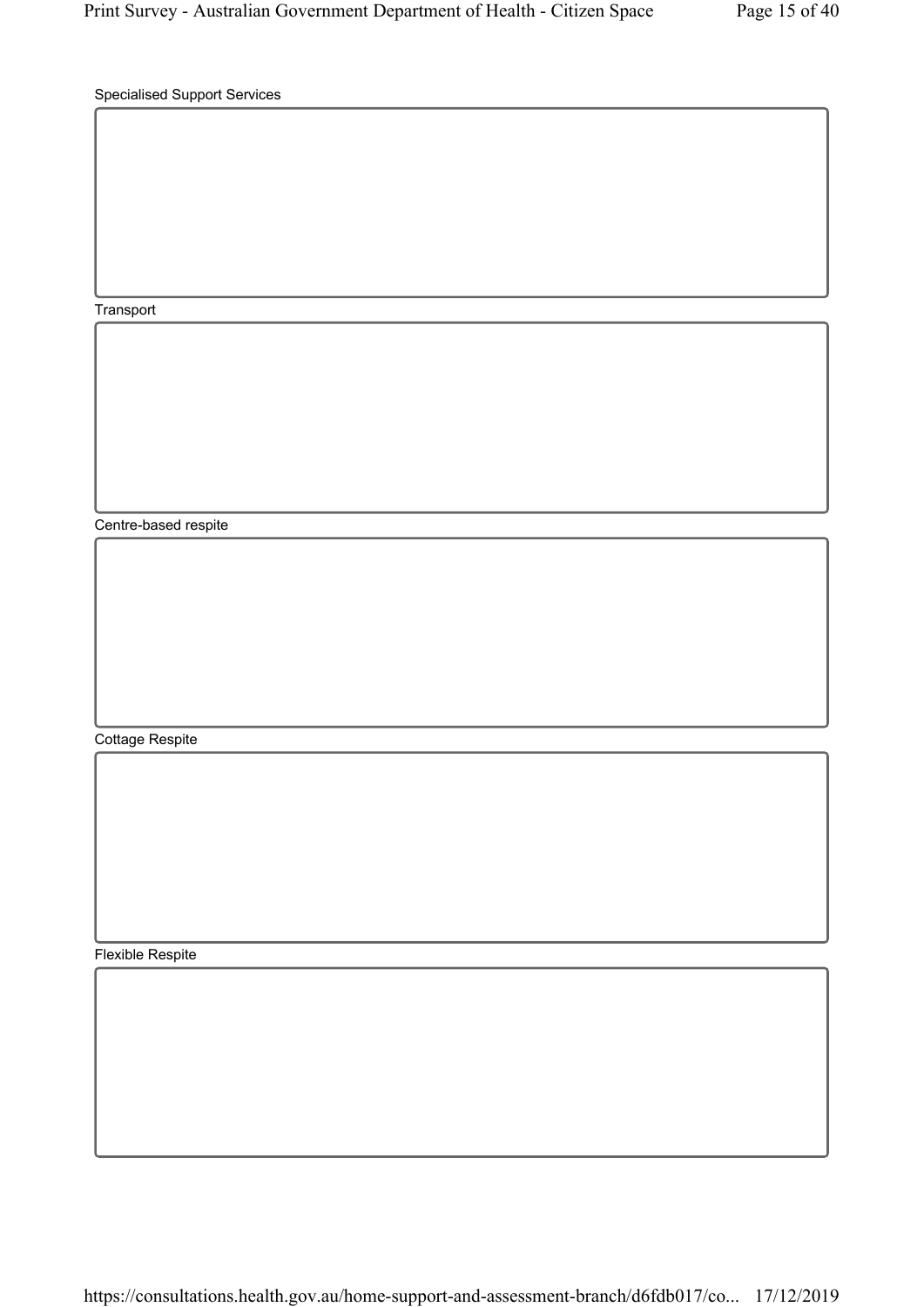Assistance with Care and Housing

Proportion of clients developing new skills or capabilities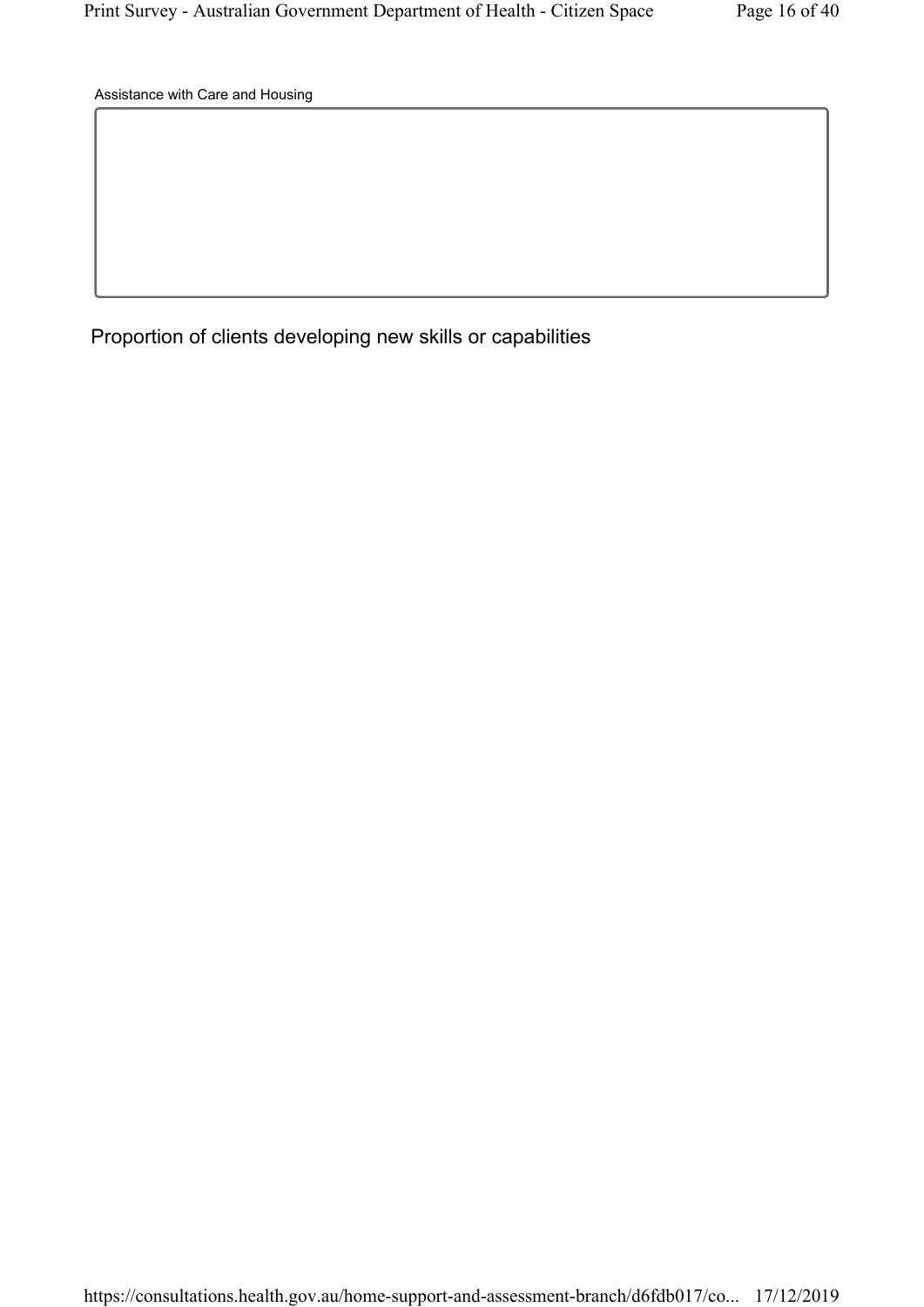### 16 For each service type your organisation was funded to deliver in 2018-19, approximately what proportion of clients developed new skills or capabilities that broadened their outlook and/or participation in society or increased social connection?

| (Required)                                                                  | None | Less<br>than<br>10%      | 10-25% | 26-50% | 51-75%                   | More<br>than<br>75% | Not<br>funded<br>to<br>deliver<br>this<br>service |
|-----------------------------------------------------------------------------|------|--------------------------|--------|--------|--------------------------|---------------------|---------------------------------------------------|
| Allied Health and Therapy<br>Services<br>Please select only one item        |      |                          |        |        |                          |                     |                                                   |
| Domestic Assistance<br>Please select only one item                          |      | $\overline{\phantom{a}}$ |        |        | $\overline{\phantom{a}}$ |                     |                                                   |
| Goods, Equipment and<br>Assistive Technology<br>Please select only one item |      | $\bigcap$                |        | $\Box$ | ( )                      |                     |                                                   |
| Home Maintenance<br>Please select only one item                             |      | $\Box$                   |        |        | ( )                      |                     |                                                   |
| Home Modifications<br>Please select only one item                           |      |                          |        |        |                          |                     |                                                   |
| Meals<br>Please select only one item                                        |      |                          |        |        | $\Box$                   |                     |                                                   |
| Nursing<br>Please select only one item                                      |      |                          |        |        |                          |                     |                                                   |
| <b>Other Food Services</b><br>Please select only one item                   |      |                          |        |        |                          |                     |                                                   |
| <b>Personal Care</b><br>Please select only one item                         |      |                          |        |        |                          |                     |                                                   |
| Social Support - individual<br>Please select only one item                  |      |                          |        |        |                          |                     |                                                   |
| Social Support - group<br>Please select only one item                       |      |                          |        |        |                          |                     |                                                   |
| <b>Specialised Support Services</b><br>Please select only one item          |      |                          |        |        |                          |                     |                                                   |
| Transport<br>Please select only one item                                    |      |                          |        |        |                          |                     |                                                   |
| Centre-based respite<br>Please select only one item                         |      |                          |        |        |                          |                     |                                                   |
| <b>Cottage Respite</b><br>Please select only one item                       |      |                          |        |        |                          |                     |                                                   |
| <b>Flexible Respite</b><br>Please select only one item                      |      |                          |        |        |                          |                     |                                                   |
| Assistance with Care and<br>Housing<br>Please select only one item          |      |                          |        |        |                          |                     |                                                   |

Provide two short examples of new skills, capabilities, or social connections clients have developed for each service type you delivered. Please specify applicable service sub-type.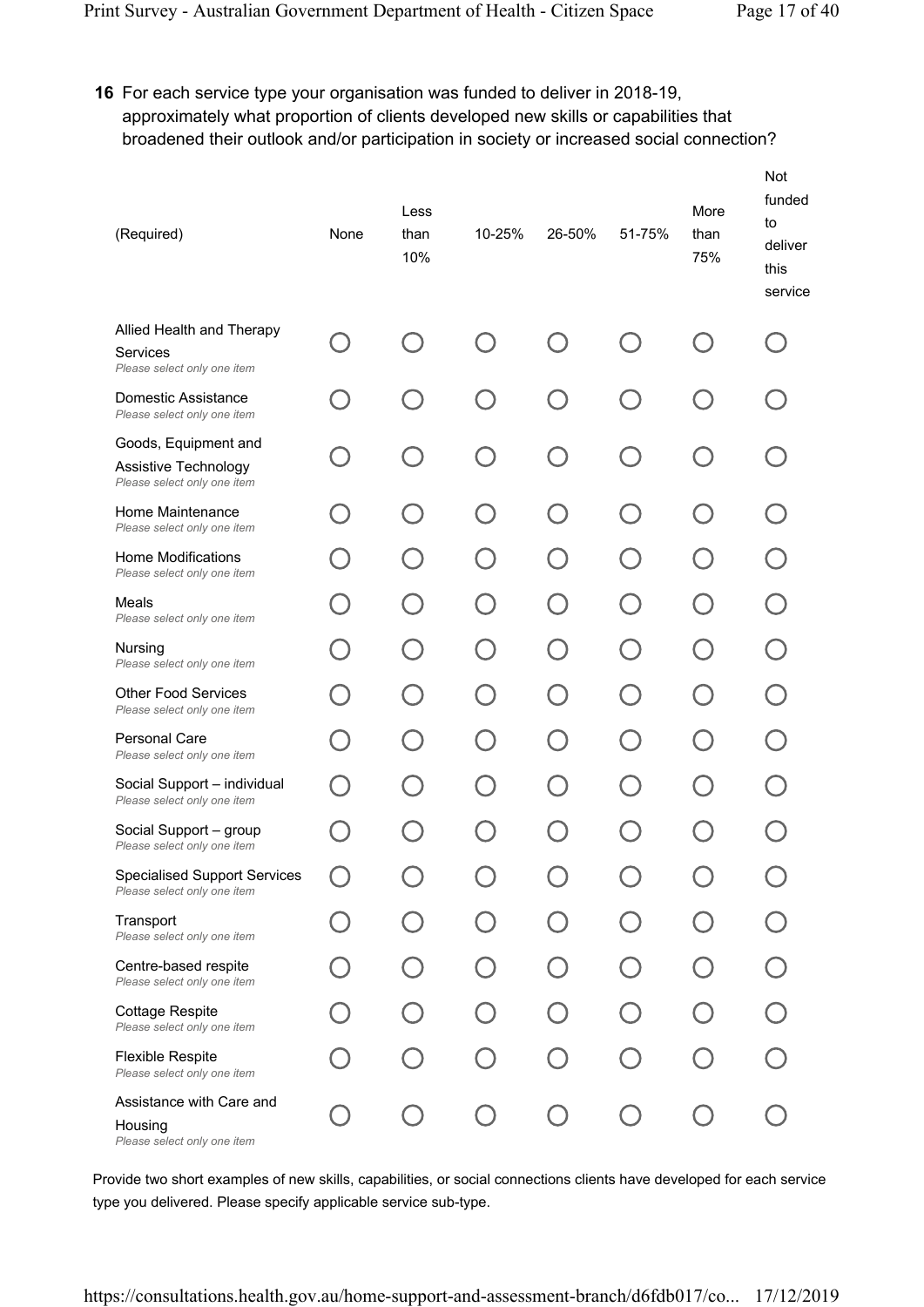Allied Health and Therapy Services

Domestic Assistance

Goods, Equipment and Assistive Technology

Home Maintenance

Home Modifications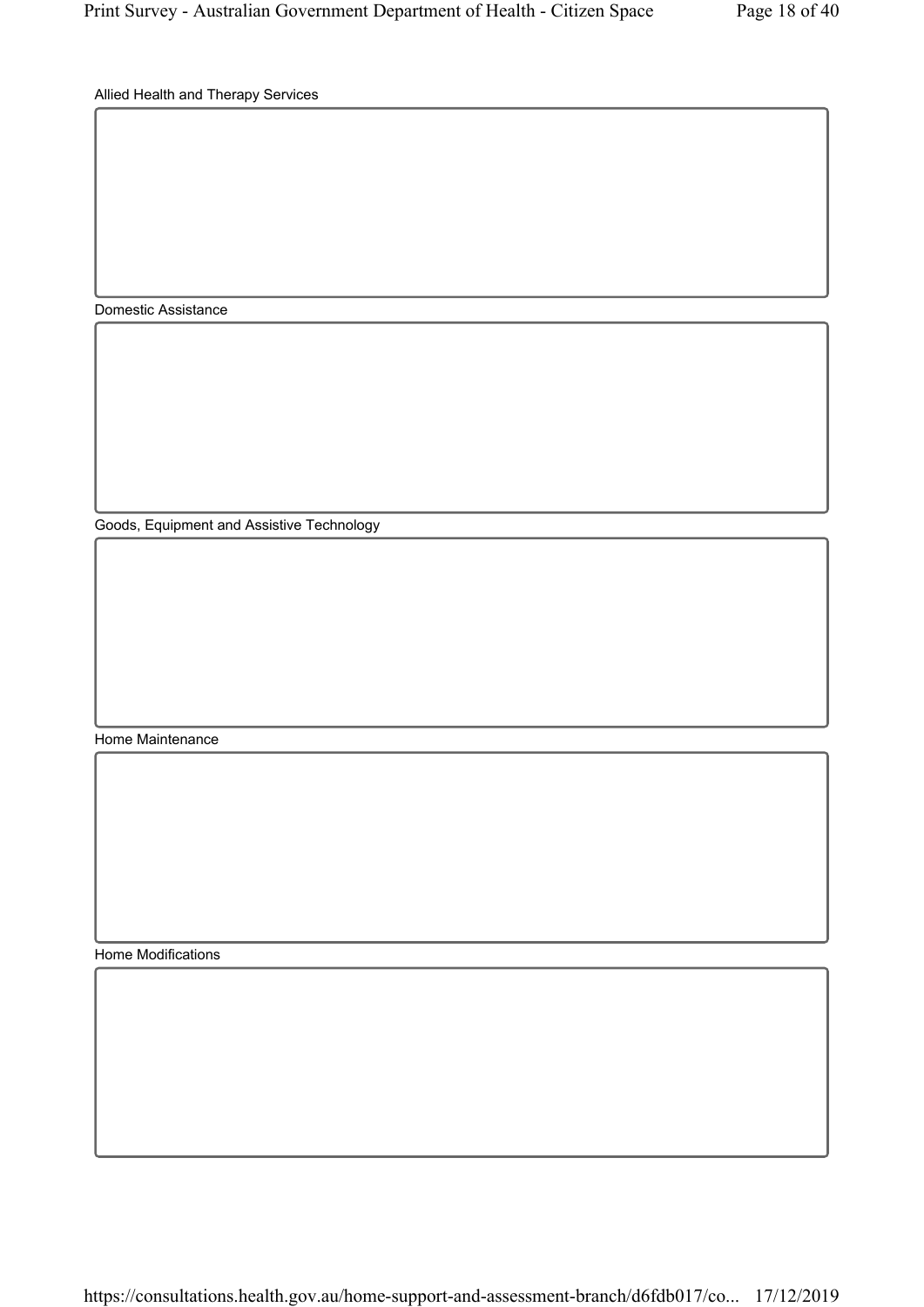Meals and Other Food Services

Nursing

Personal Care

Social Support – individual

Social Support – group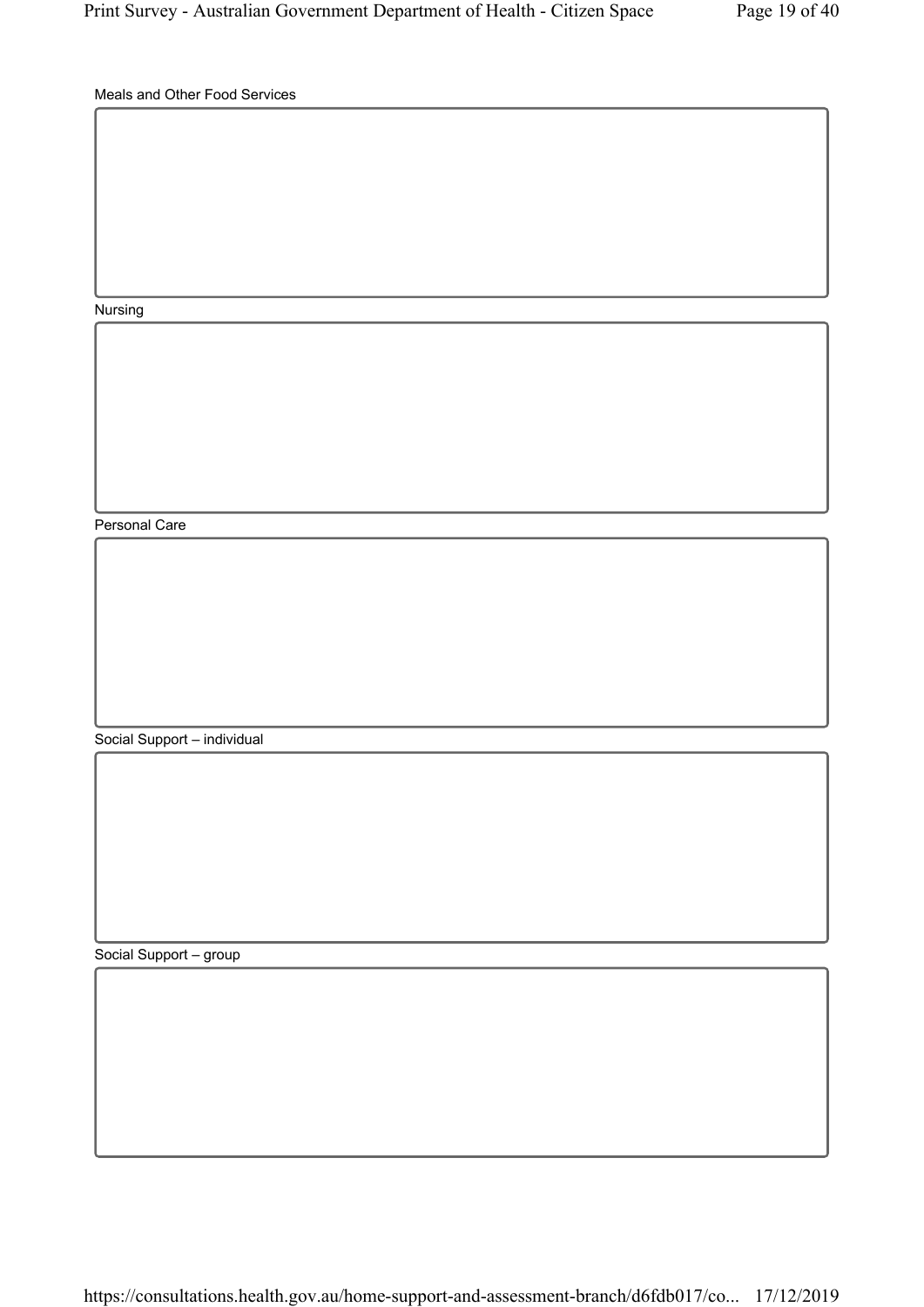Specialised Support Services

Transport

Centre-based respite

Cottage Respite

Flexible Respite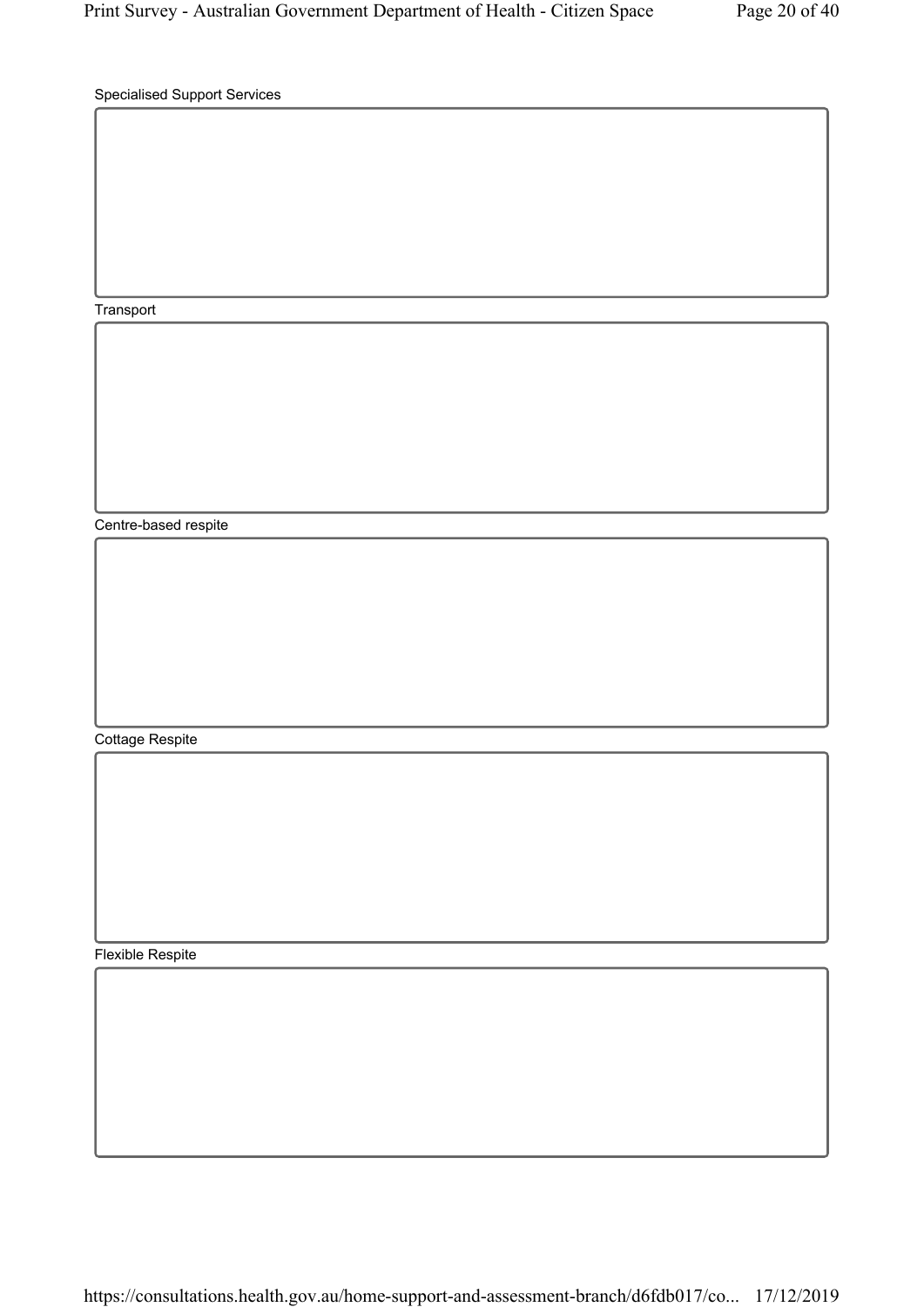Assistance with Care and Housing

Proportion of clients regaining physical or cognitive abilities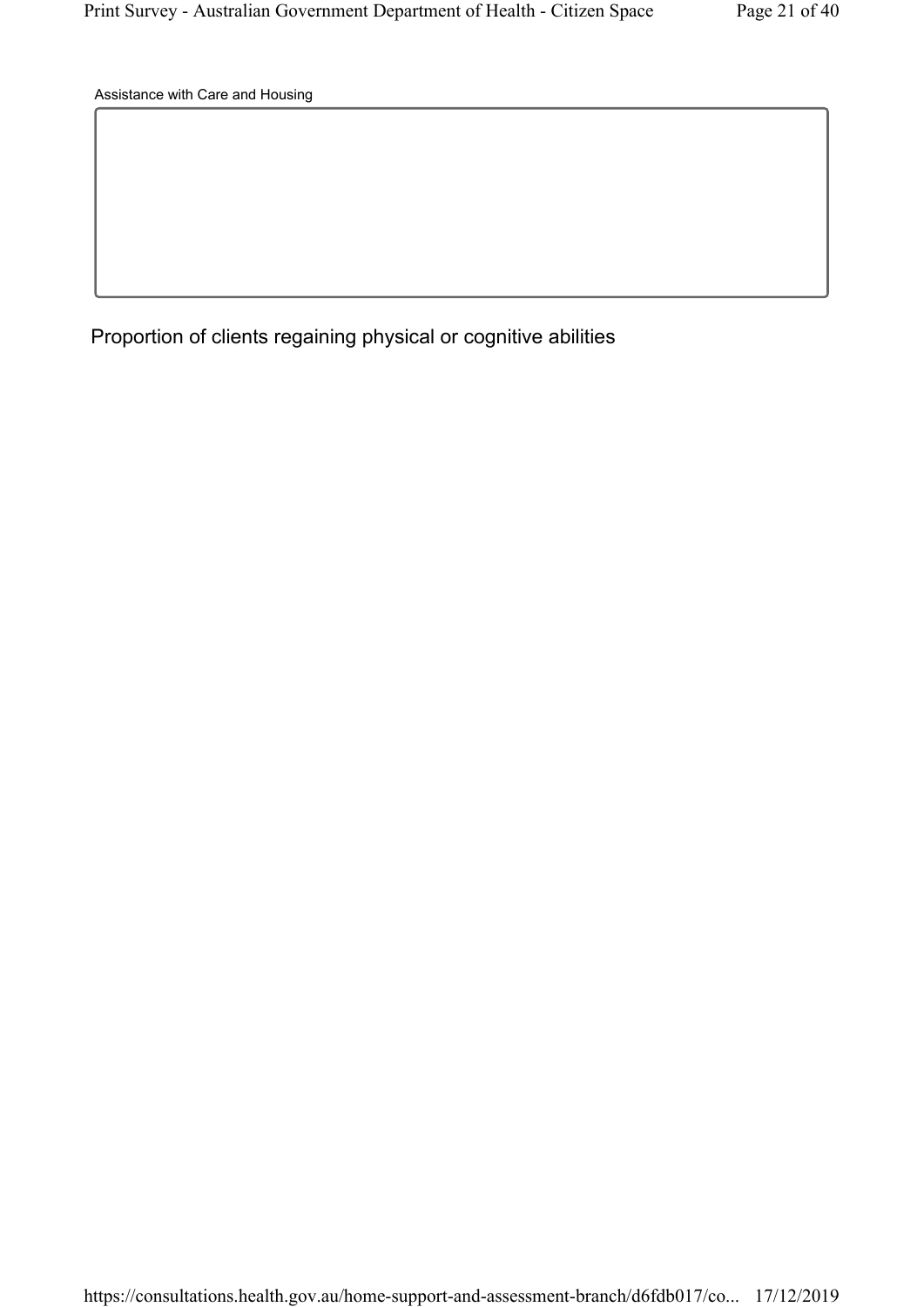## 17 For each service type your organisation was funded to deliver in 2018-19, approximately what proportion of clients regained (even in part) physical or cognitive abilities?

| (Required)                                                                  | None | Less<br>than<br>10%                    | 10-25% | 26-50% | 51-75%               | More<br>than<br>75% | Not<br>funded<br>to<br>deliver<br>this<br>service |
|-----------------------------------------------------------------------------|------|----------------------------------------|--------|--------|----------------------|---------------------|---------------------------------------------------|
| Allied Health and Therapy<br>Services<br>Please select only one item        |      |                                        |        |        |                      |                     |                                                   |
| Domestic Assistance<br>Please select only one item                          |      | $\overline{\phantom{0}}$               |        | $\Box$ | $\Box$               |                     |                                                   |
| Goods, Equipment and<br>Assistive Technology<br>Please select only one item |      | $\begin{pmatrix} 1 \\ 1 \end{pmatrix}$ |        |        | ( )                  |                     |                                                   |
| Home Maintenance<br>Please select only one item                             |      | $\begin{pmatrix} 1 \\ 1 \end{pmatrix}$ |        | $\Box$ | ( )                  |                     |                                                   |
| <b>Home Modifications</b><br>Please select only one item                    |      |                                        |        |        |                      |                     |                                                   |
| Meals<br>Please select only one item                                        |      |                                        |        |        | $\qquad \qquad \Box$ |                     |                                                   |
| Nursing<br>Please select only one item                                      |      | $\overline{\phantom{a}}$               |        |        |                      |                     |                                                   |
| <b>Other Food Services</b><br>Please select only one item                   |      |                                        |        |        |                      |                     |                                                   |
| Personal Care<br>Please select only one item                                |      |                                        |        |        |                      |                     |                                                   |
| Social Support - individual<br>Please select only one item                  |      |                                        |        |        |                      |                     |                                                   |
| Social Support - group<br>Please select only one item                       |      |                                        |        |        |                      |                     |                                                   |
| <b>Specialised Support Services</b><br>Please select only one item          |      |                                        |        |        |                      |                     |                                                   |
| Transport<br>Please select only one item                                    |      |                                        |        |        |                      |                     |                                                   |
| Centre-based respite<br>Please select only one item                         |      |                                        |        |        |                      |                     |                                                   |
| <b>Cottage Respite</b><br>Please select only one item                       |      |                                        |        |        |                      |                     |                                                   |
| Flexible Respite<br>Please select only one item                             |      |                                        |        |        |                      |                     |                                                   |
| Assistance with Care and<br>Housing<br>Please select only one item          |      |                                        |        |        |                      |                     |                                                   |

Provide two short examples where clients regained (even in part) physical or cognitive abilities for each service type you delivered. Please specify applicable service sub-type.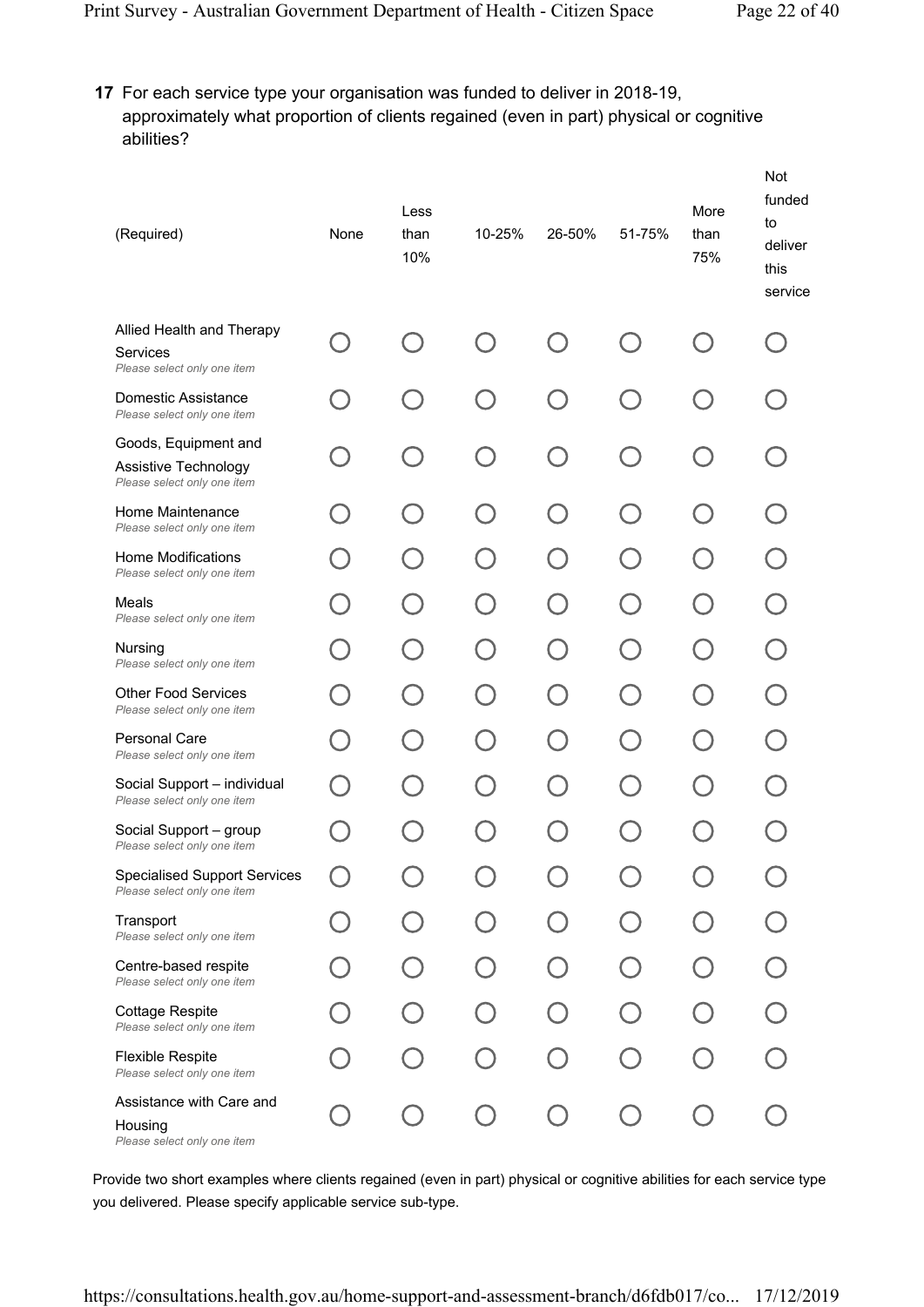Allied Health and Therapy Services

Domestic Assistance

Goods, Equipment and Assistive Technology

Home Maintenance

Home Modifications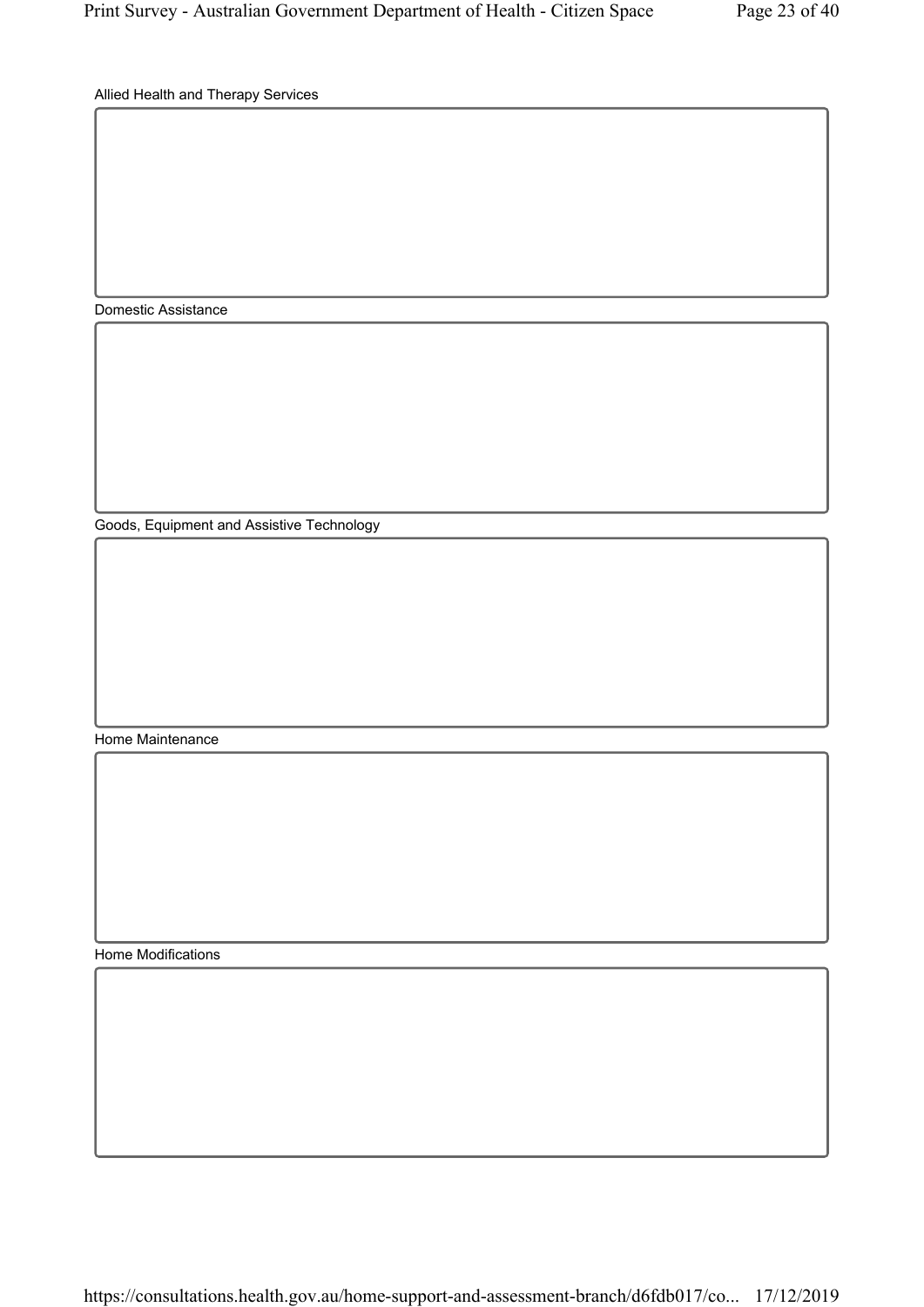Meals and Other Food Services

Nursing

Personal Care

Social Support – individual

Social Support – group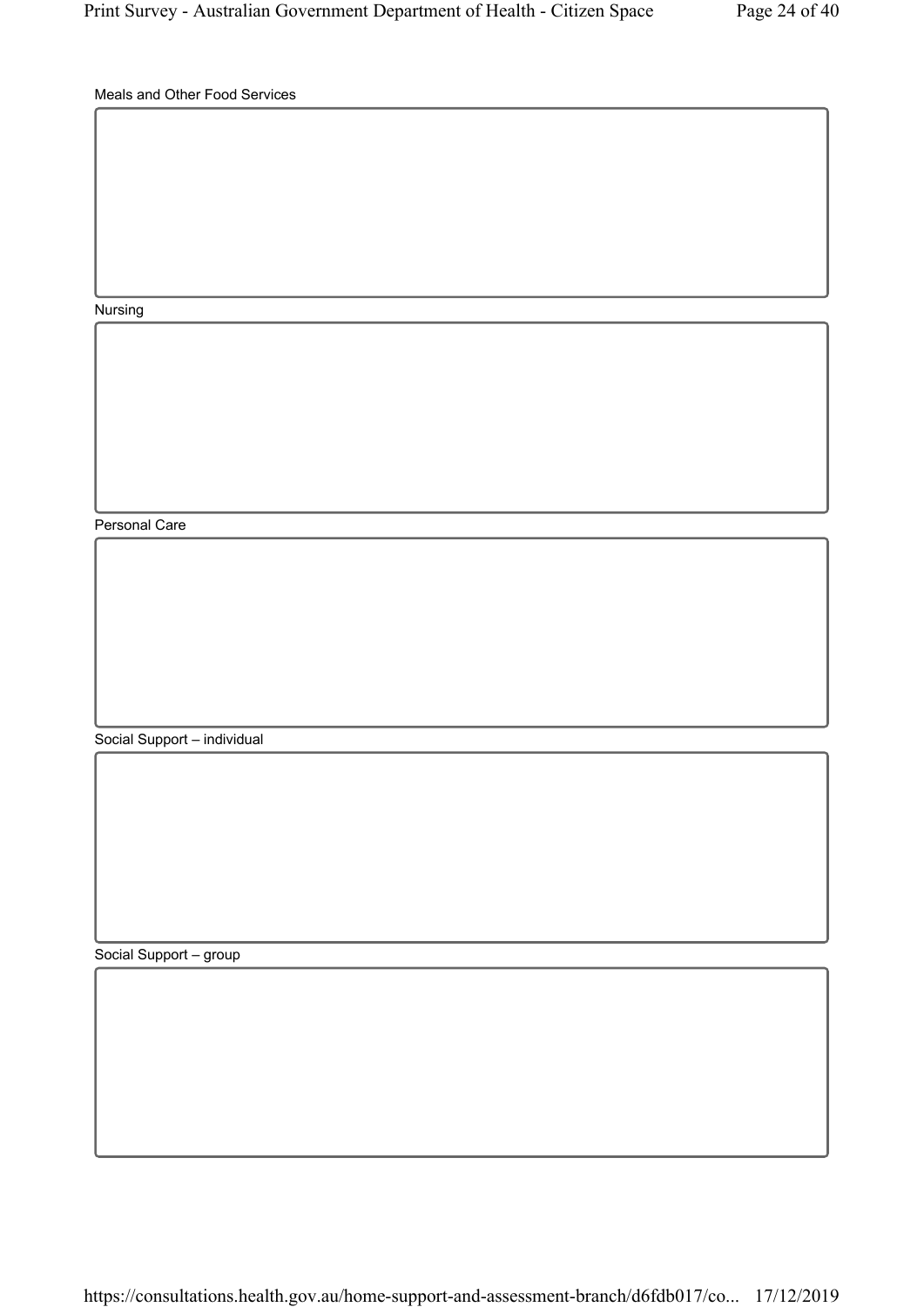Specialised Support Services

Transport

Centre-based respite

Cottage Respite

Flexible Respite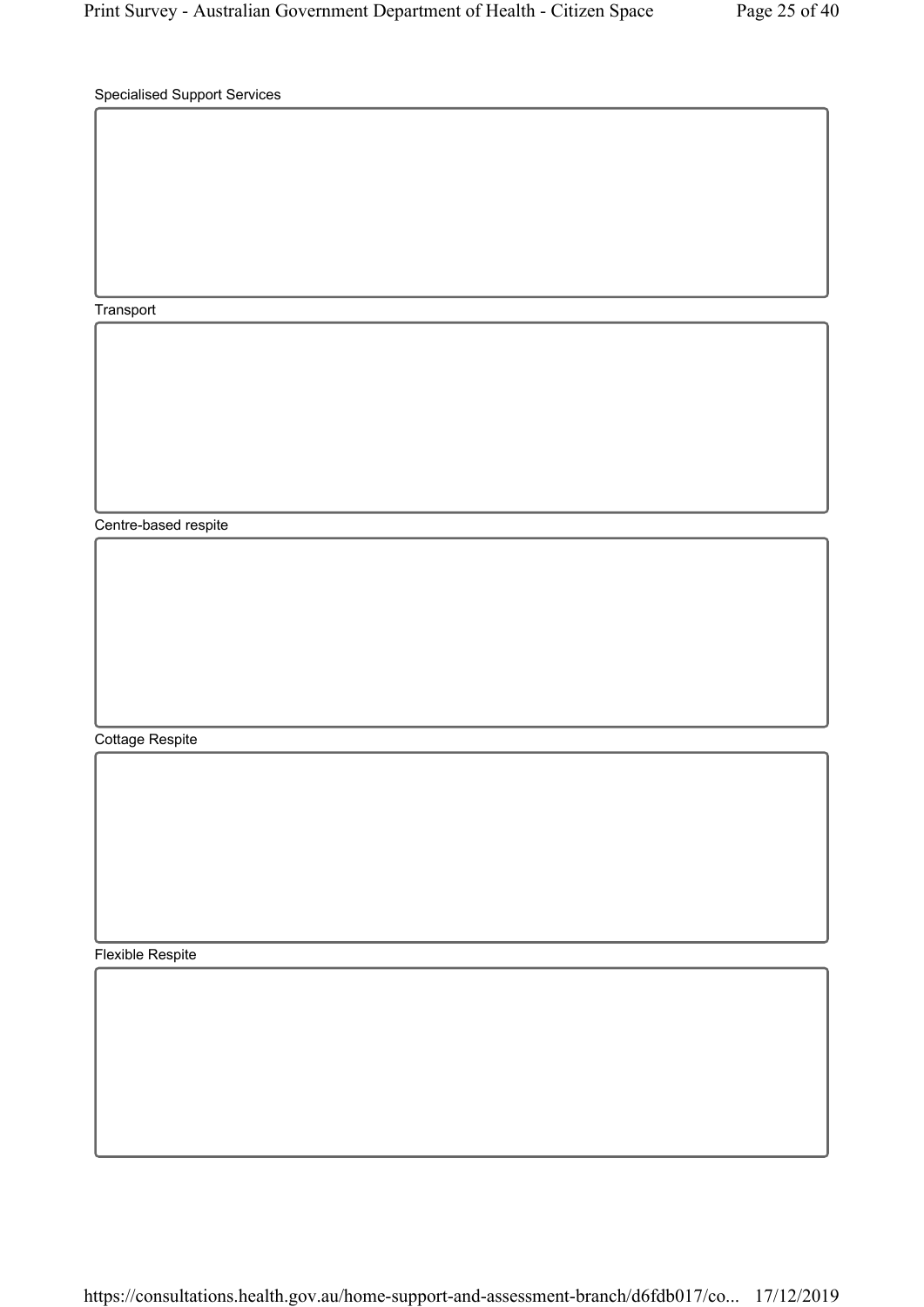Assistance with Care and Housing

Proportion of clients learning to adapt to functional limitations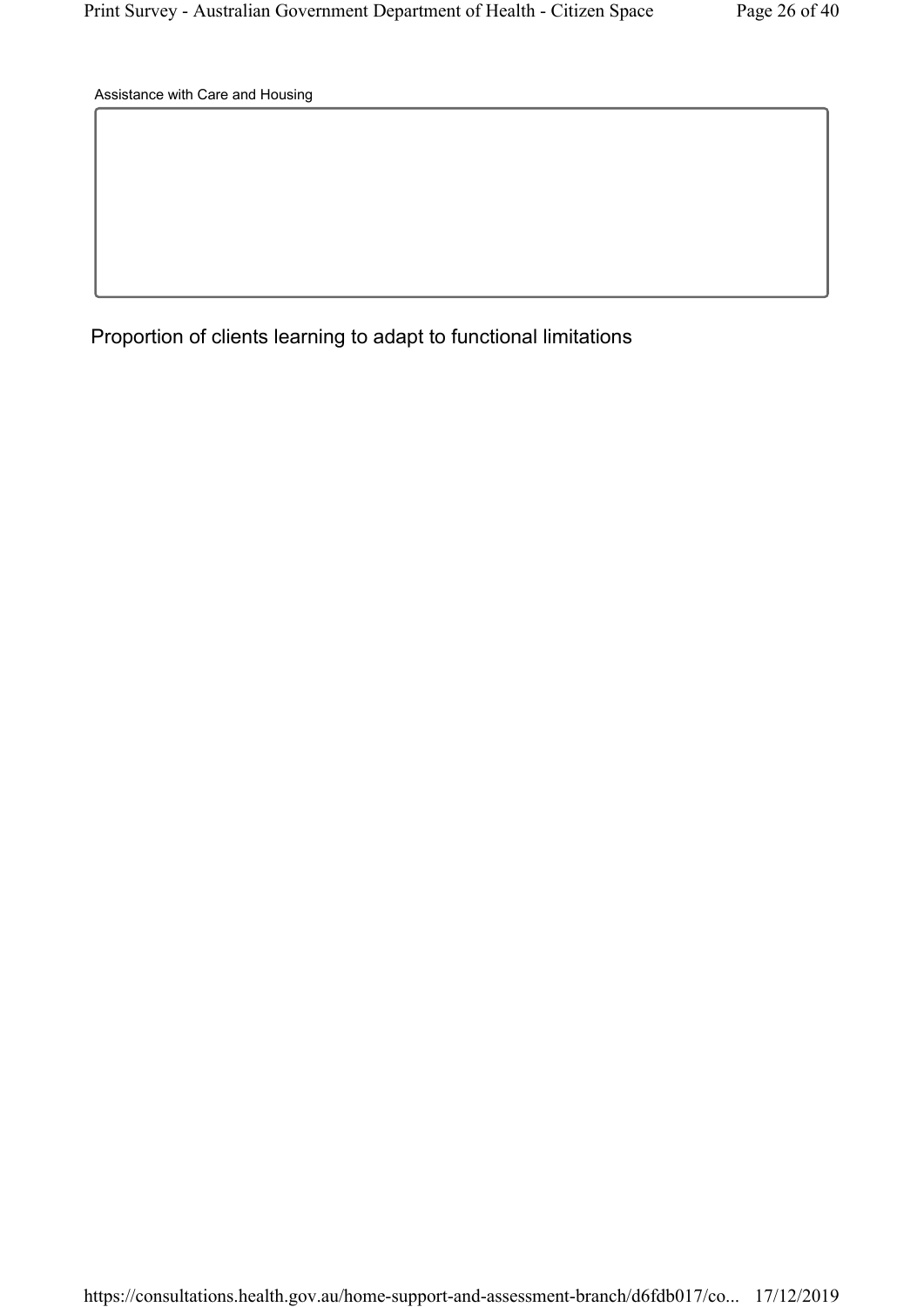## 18 For each service type your organisation was funded to deliver in 2018-19, approximately what proportion of clients learned to adapt to a functional limitation?

| (Required)                                                                  | None | Less<br>than<br>10%      | 10-25% | 26-50% | 51-75%                                        | More<br>than<br>75% | Not<br>funded<br>to<br>deliver<br>this<br>service |
|-----------------------------------------------------------------------------|------|--------------------------|--------|--------|-----------------------------------------------|---------------------|---------------------------------------------------|
| Allied Health and Therapy<br>Services<br>Please select only one item        |      |                          |        |        |                                               |                     |                                                   |
| Domestic Assistance<br>Please select only one item                          |      | $\Box$                   |        | $\Box$ | $\Box$                                        |                     |                                                   |
| Goods, Equipment and<br>Assistive Technology<br>Please select only one item |      | $\bigcap$                |        | $\Box$ | ( )                                           |                     |                                                   |
| Home Maintenance<br>Please select only one item                             |      | $\Box$                   |        | $\Box$ | $(\ )$                                        |                     |                                                   |
| <b>Home Modifications</b><br>Please select only one item                    |      | $\overline{\phantom{a}}$ |        |        |                                               |                     |                                                   |
| Meals<br>Please select only one item                                        |      | $\Box$                   |        | $\Box$ | $\left( \begin{array}{c} \end{array} \right)$ |                     |                                                   |
| Nursing<br>Please select only one item                                      |      |                          |        |        |                                               |                     |                                                   |
| <b>Other Food Services</b><br>Please select only one item                   |      | - 1                      |        |        | $\Box$                                        |                     |                                                   |
| <b>Personal Care</b><br>Please select only one item                         |      |                          |        |        | $\bar{ }$                                     |                     |                                                   |
| Social Support - individual<br>Please select only one item                  |      |                          |        |        |                                               |                     |                                                   |
| Social Support - group<br>Please select only one item                       |      |                          |        |        |                                               |                     |                                                   |
| <b>Specialised Support Services</b><br>Please select only one item          |      |                          |        |        |                                               |                     |                                                   |
| Transport<br>Please select only one item                                    |      |                          |        |        |                                               |                     |                                                   |
| Centre-based respite<br>Please select only one item                         |      |                          |        |        |                                               |                     |                                                   |
| <b>Cottage Respite</b><br>Please select only one item                       |      |                          |        |        |                                               |                     |                                                   |
| <b>Flexible Respite</b><br>Please select only one item                      |      |                          |        |        |                                               |                     |                                                   |
| Assistance with Care and<br>Housing<br>Please select only one item          |      |                          |        |        |                                               |                     |                                                   |

Provide two short examples where clients learned to adapt to a functional limitation for each service type you delivered. Please specify applicable service sub-type.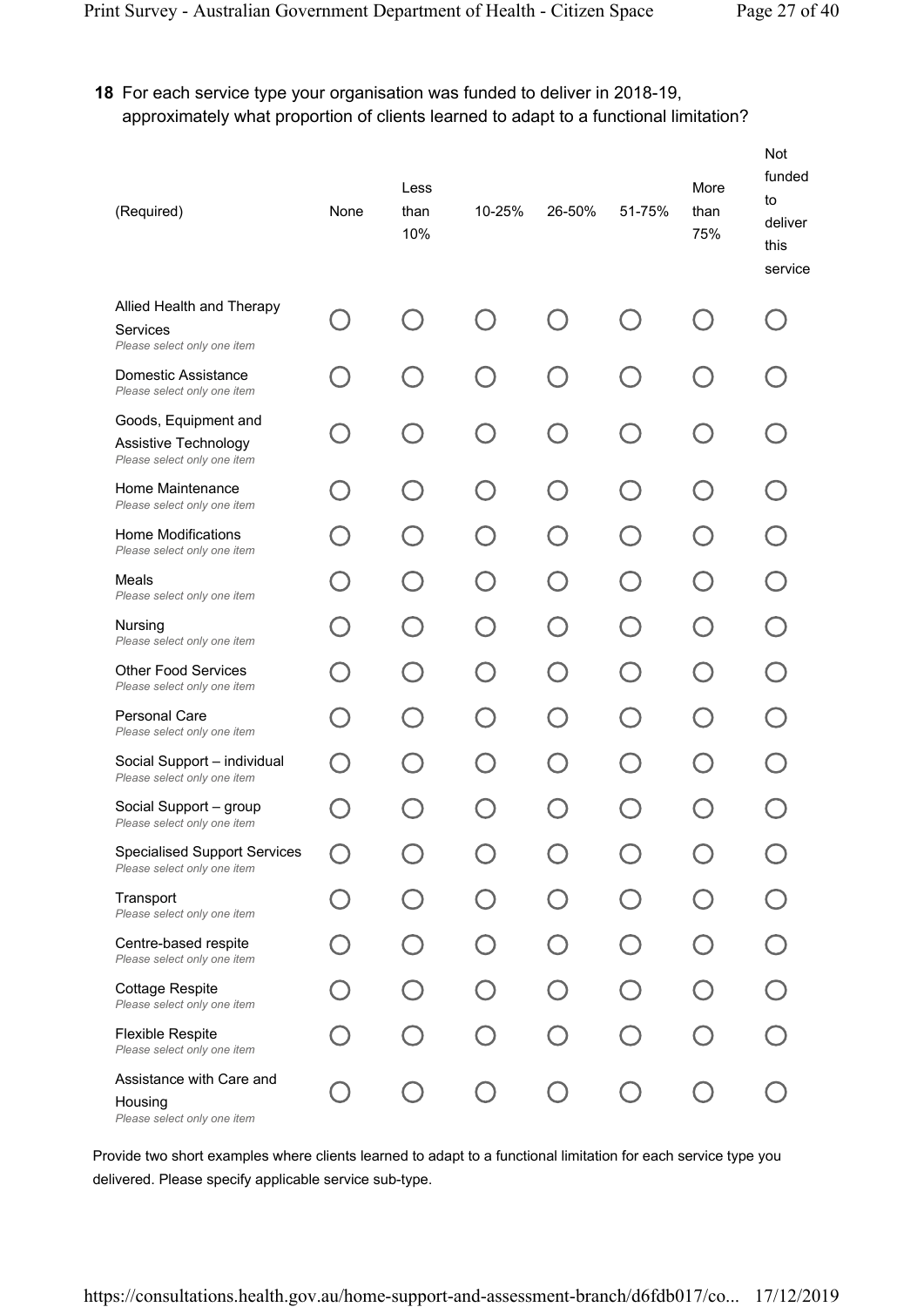Allied Health and Therapy Services

Domestic Assistance

Goods, Equipment and Assistive Technology

Home Maintenance

Home Modifications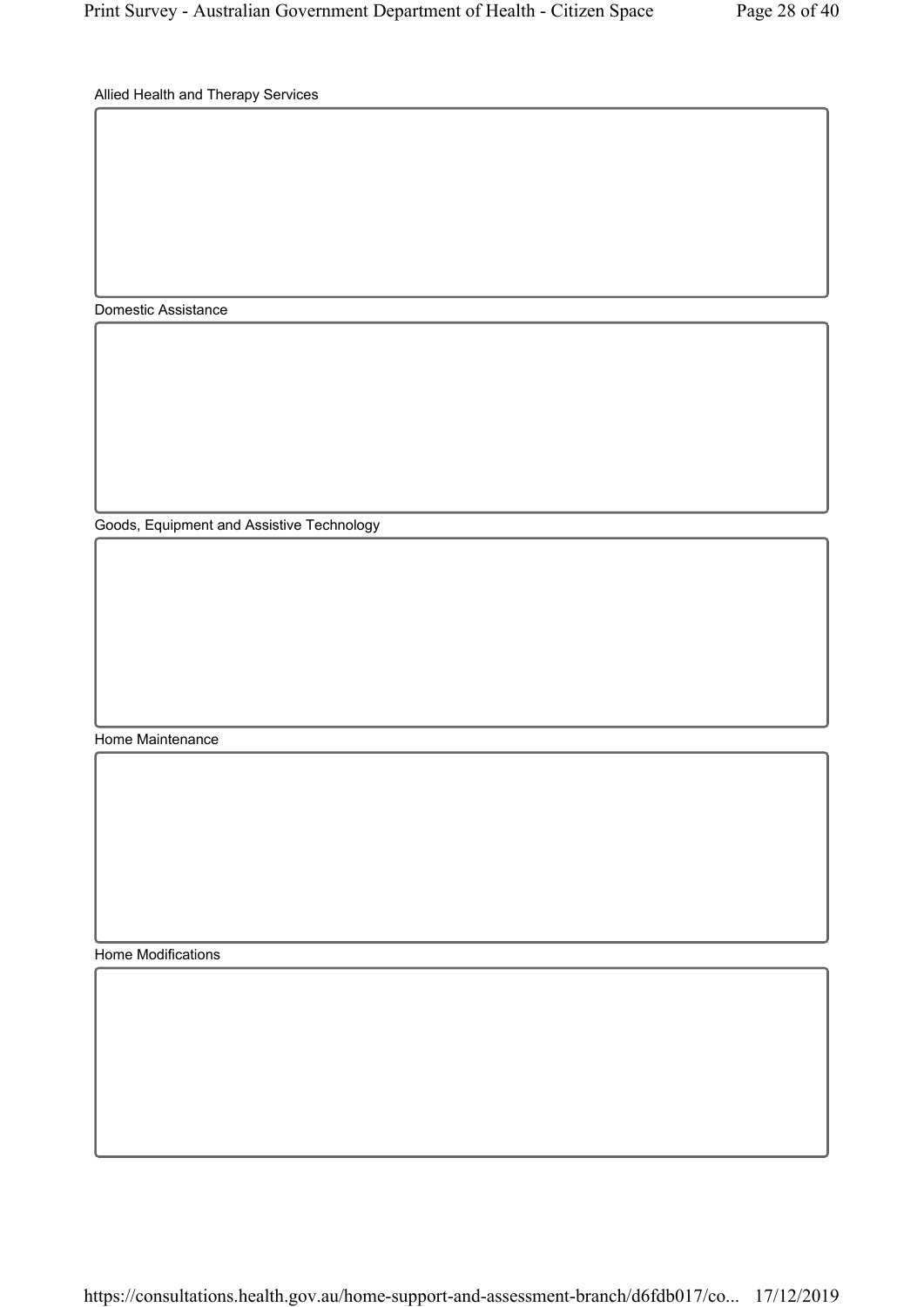Meals and Other Food Services

Nursing

Personal Care

Social Support – individual

Social Support – group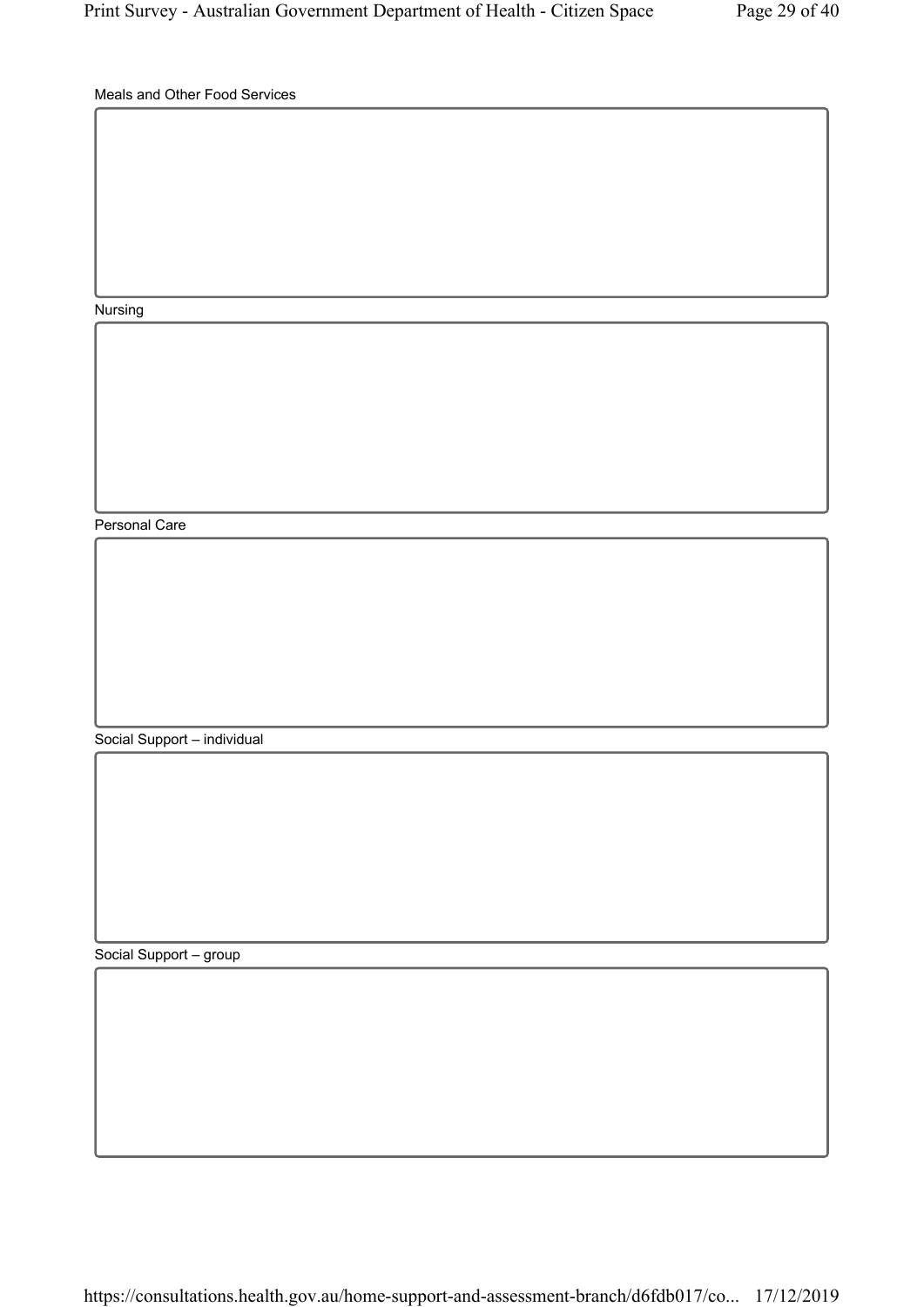Specialised Support Services

Transport

Centre-based respite

Cottage Respite

Flexible Respite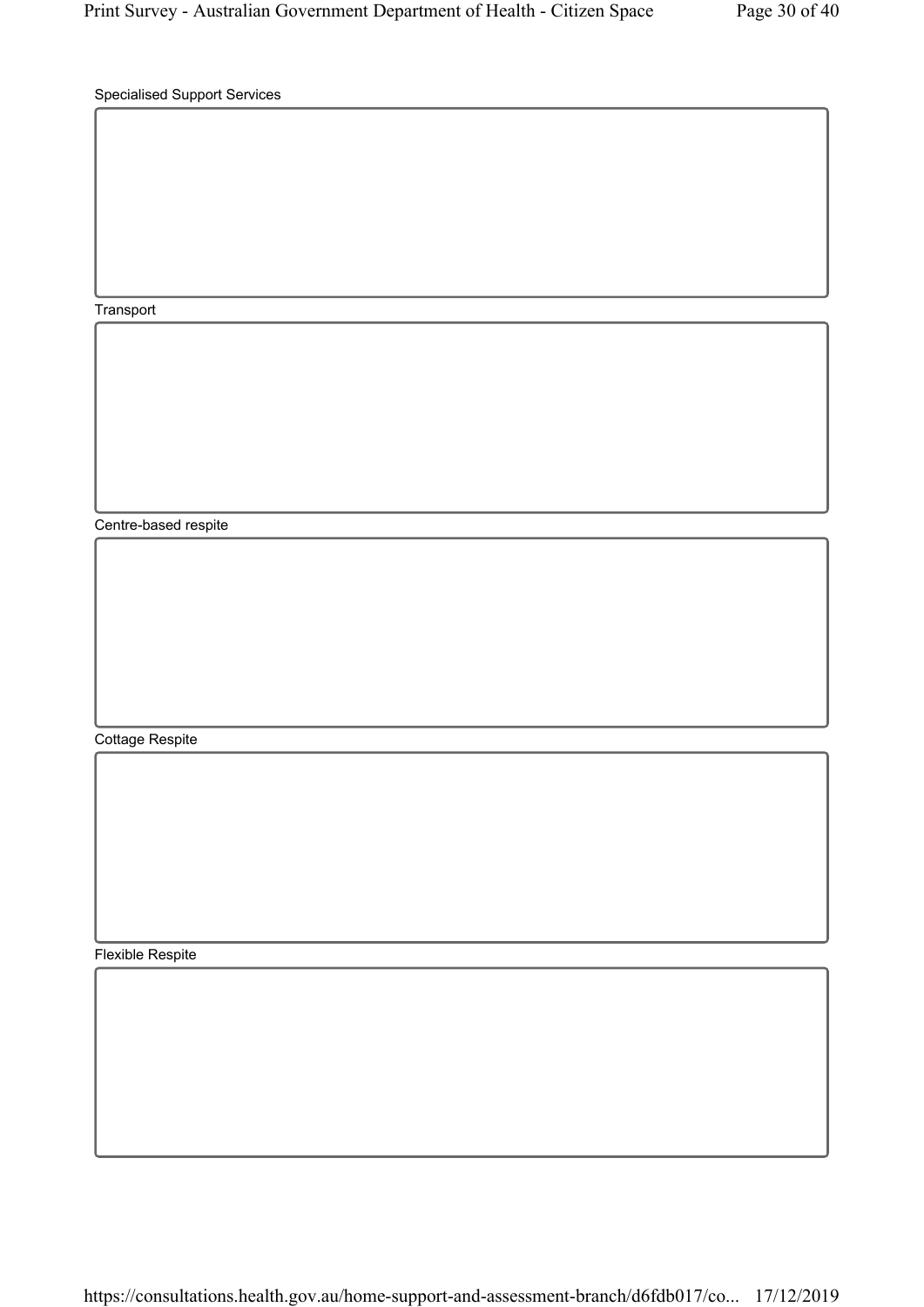Assistance with Care and Housing

Challenges with implementing, a reablement approach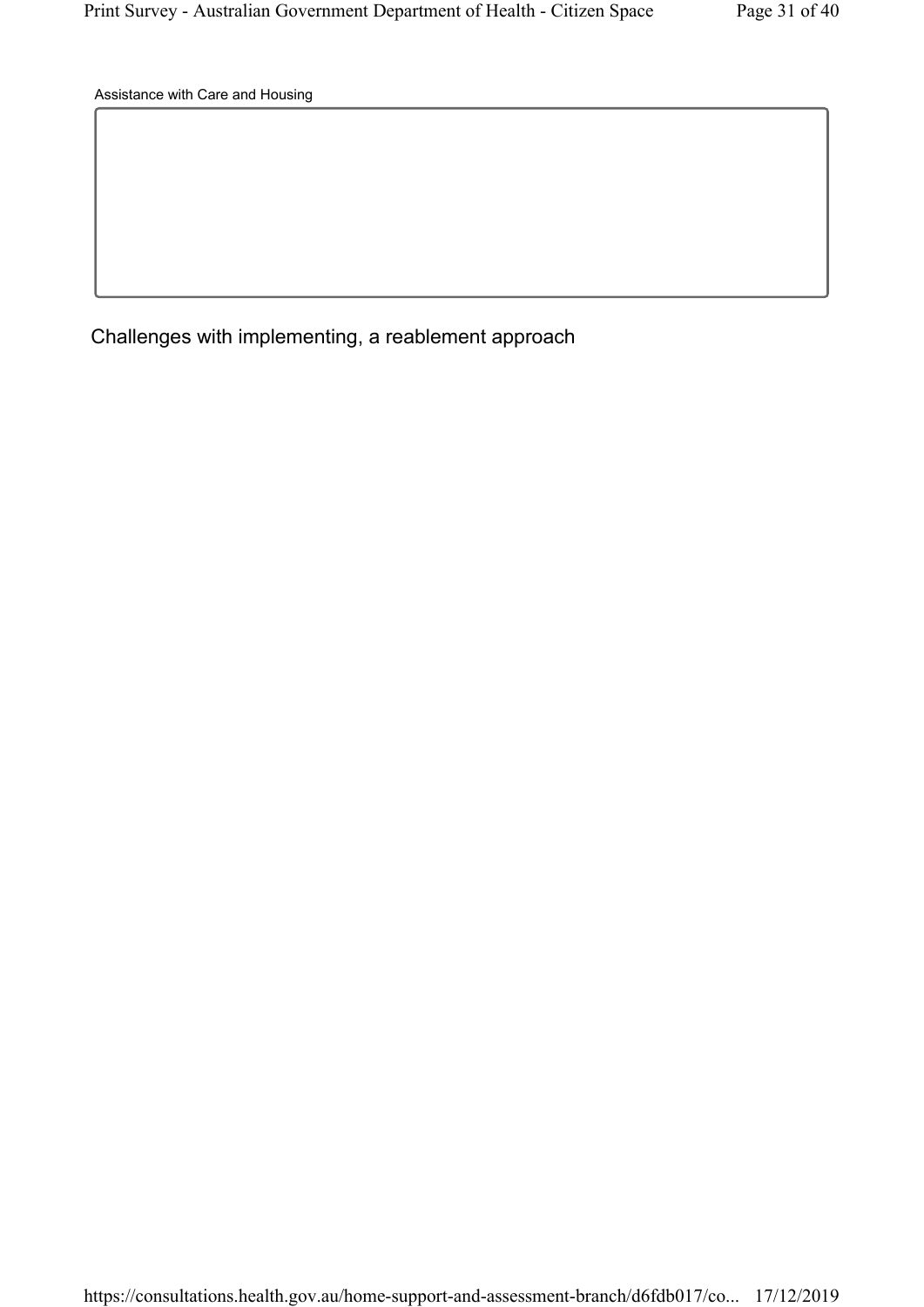## 19 Are there any services that you have not been able to implement, or have had challenges implementing, a reablement approach? What are the barriers?

| (Required)                                            | Current<br>service<br>delivery<br>model | Costs<br>associated<br>with short-<br>term<br>services | Size of<br>organisation | Client/<br>Carers<br>preference | Workforce<br>issues | Lack of<br>available<br>funding | Funding<br>not<br>allocated<br>where<br>iť's<br>needed | Other<br>(explain) |
|-------------------------------------------------------|-----------------------------------------|--------------------------------------------------------|-------------------------|---------------------------------|---------------------|---------------------------------|--------------------------------------------------------|--------------------|
| <b>Allied Health</b><br>and Therapy<br>Services       |                                         |                                                        |                         |                                 |                     |                                 |                                                        |                    |
| Domestic<br>Assistance                                |                                         |                                                        |                         |                                 |                     |                                 |                                                        |                    |
| Goods,<br>Equipment<br>and<br>Assistive<br>Technology |                                         |                                                        |                         |                                 |                     |                                 |                                                        |                    |
| Home<br>Maintenance                                   |                                         |                                                        |                         |                                 |                     |                                 |                                                        |                    |
| Home<br>Modifications                                 |                                         |                                                        |                         |                                 |                     |                                 |                                                        |                    |
| Meals                                                 |                                         |                                                        |                         |                                 |                     |                                 |                                                        |                    |
| Nursing                                               |                                         |                                                        |                         |                                 |                     |                                 |                                                        |                    |
| Other Food<br>Services                                |                                         |                                                        |                         |                                 |                     |                                 |                                                        |                    |
| Personal<br>Care                                      |                                         |                                                        |                         |                                 |                     |                                 |                                                        |                    |
| Social<br>Support-<br>individual                      |                                         |                                                        |                         |                                 |                     |                                 |                                                        |                    |
| Social<br>Support-<br>group                           |                                         |                                                        |                         |                                 |                     |                                 |                                                        |                    |
| Specialised<br>Support<br>Services                    |                                         |                                                        |                         |                                 |                     |                                 |                                                        |                    |
| Transport                                             |                                         |                                                        |                         |                                 |                     |                                 |                                                        |                    |
|                                                       |                                         |                                                        |                         |                                 |                     |                                 |                                                        |                    |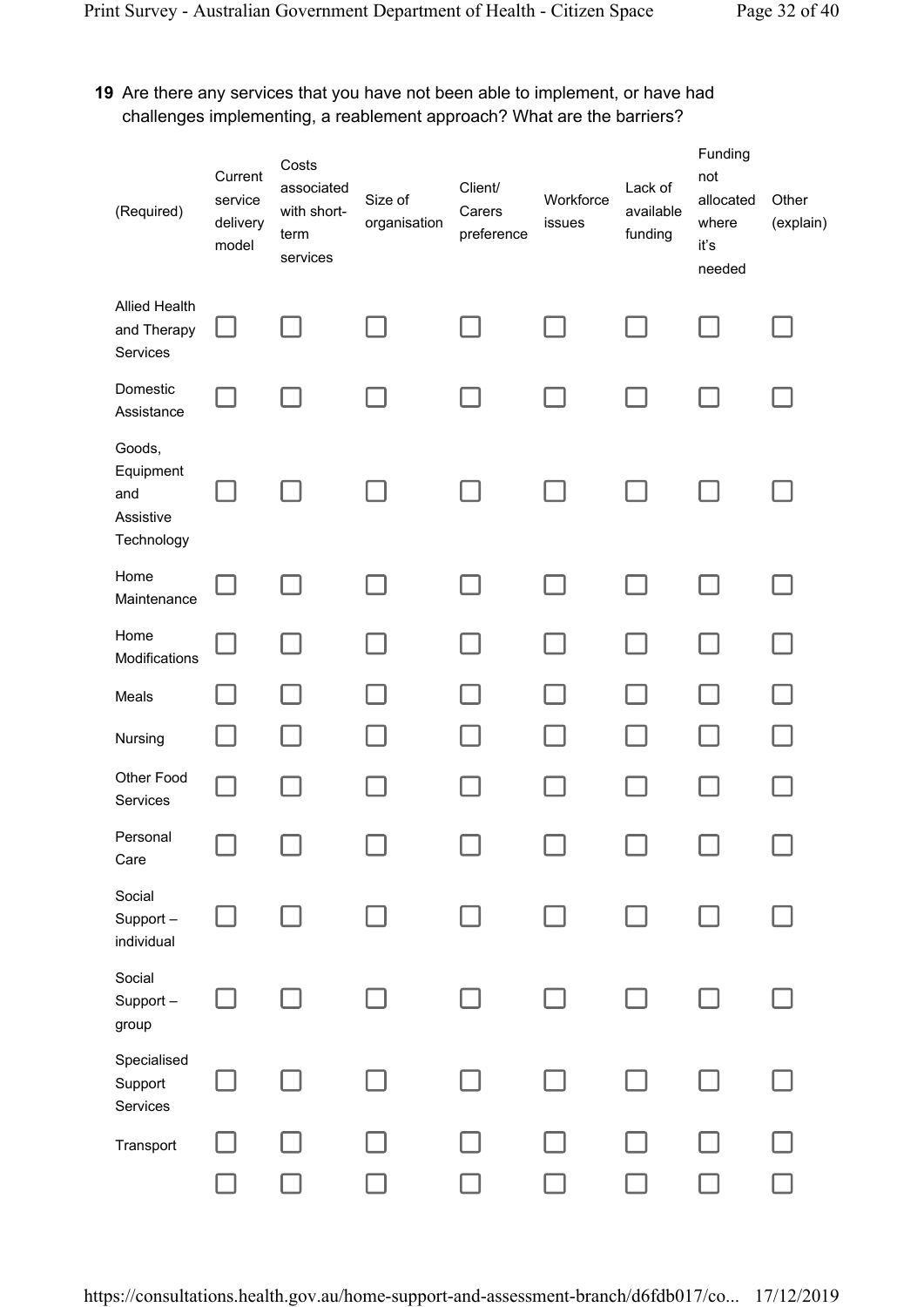| (Required)                                                   | Current<br>service<br>delivery<br>model | Costs<br>associated<br>with short-<br>term<br>services | Size of<br>organisation | Client/<br>Carers<br>preference | Workforce<br>issues | Lack of<br>available<br>funding | Funding<br>not<br>allocated<br>where<br>iť's<br>needed | Other<br>(explain) |
|--------------------------------------------------------------|-----------------------------------------|--------------------------------------------------------|-------------------------|---------------------------------|---------------------|---------------------------------|--------------------------------------------------------|--------------------|
| Centre-<br>based<br>respite                                  |                                         |                                                        |                         |                                 |                     |                                 |                                                        |                    |
| Cottage<br>Respite                                           |                                         |                                                        |                         |                                 |                     |                                 |                                                        |                    |
| Flexible<br>Respite                                          |                                         |                                                        |                         |                                 |                     |                                 |                                                        |                    |
| Assistance<br>with Care<br>and Housing                       |                                         |                                                        |                         |                                 |                     |                                 |                                                        |                    |
| Please specify other reasons for challenges / other barriers |                                         |                                                        |                         |                                 |                     |                                 |                                                        |                    |
|                                                              |                                         |                                                        |                         |                                 |                     |                                 |                                                        |                    |

Please provide specific reasons and examples of the challenges or barriers you have experienced for each service type you delivered. Please specify applicable service sub-type.

Allied Health and Therapy Services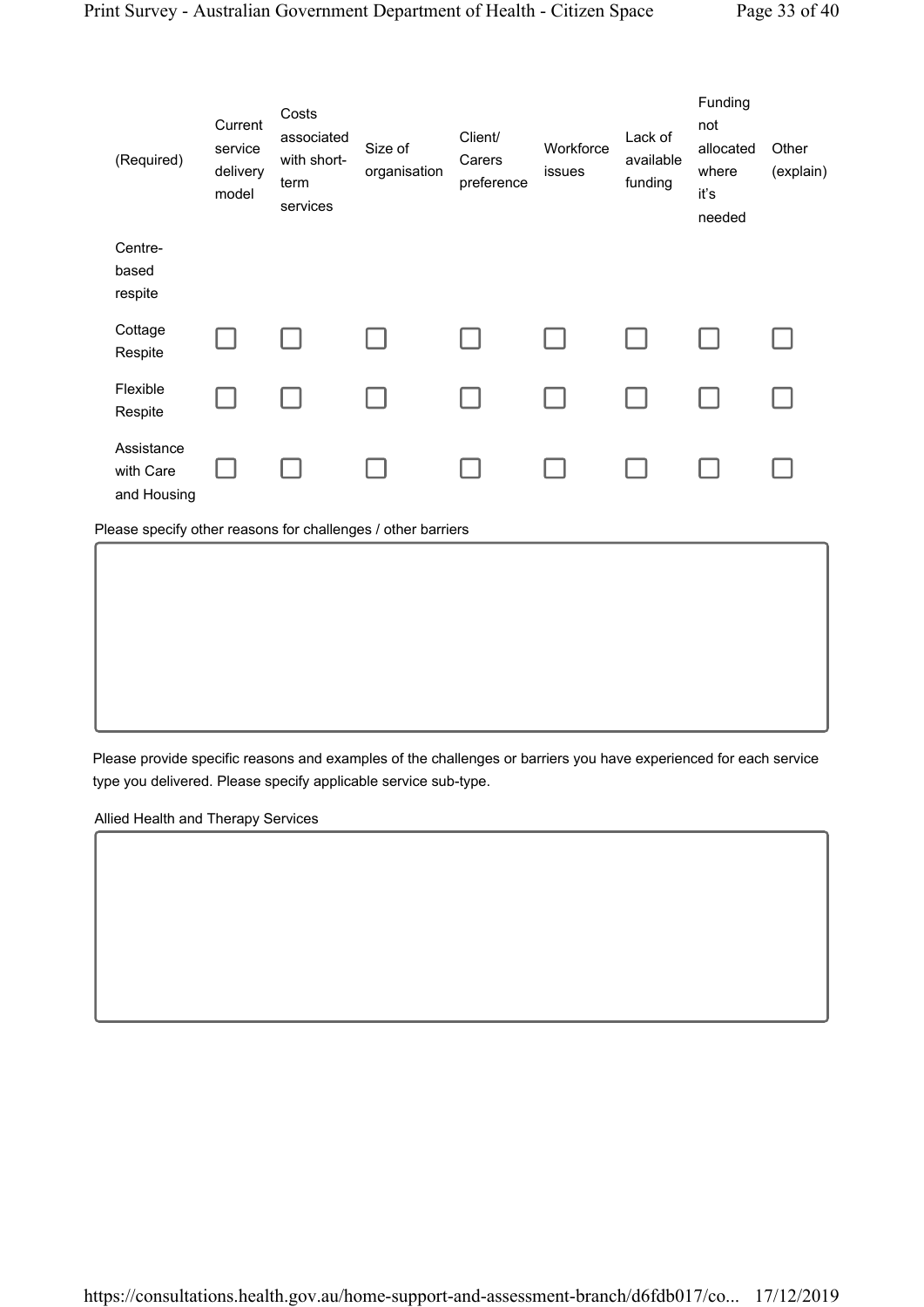Domestic Assistance

Goods, Equipment and Assistive Technology

Home Maintenance

Home Modifications

Meals and Other Food Services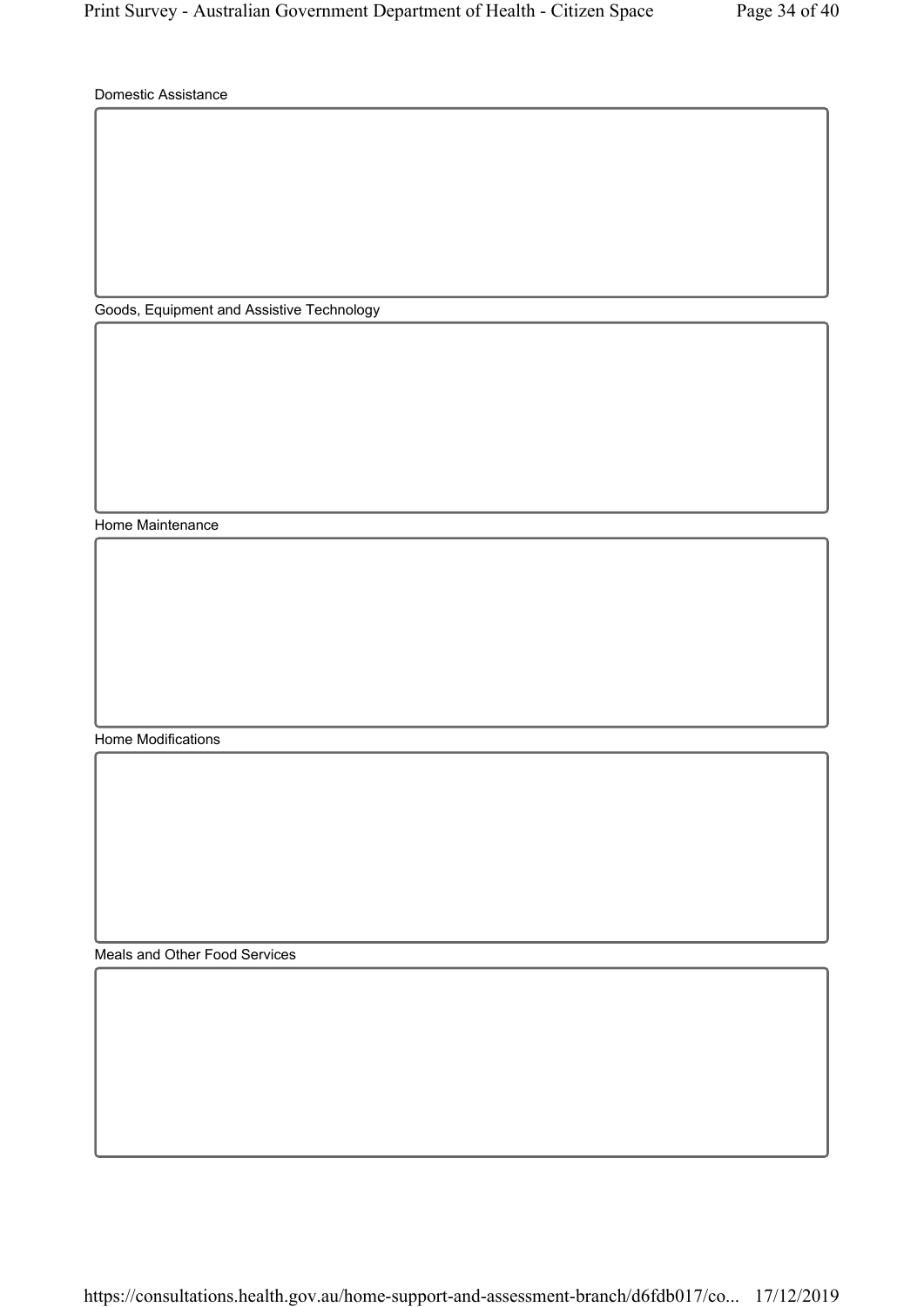Nursing

Personal Care

Social Support – individual

Social Support – group

Specialised Support Services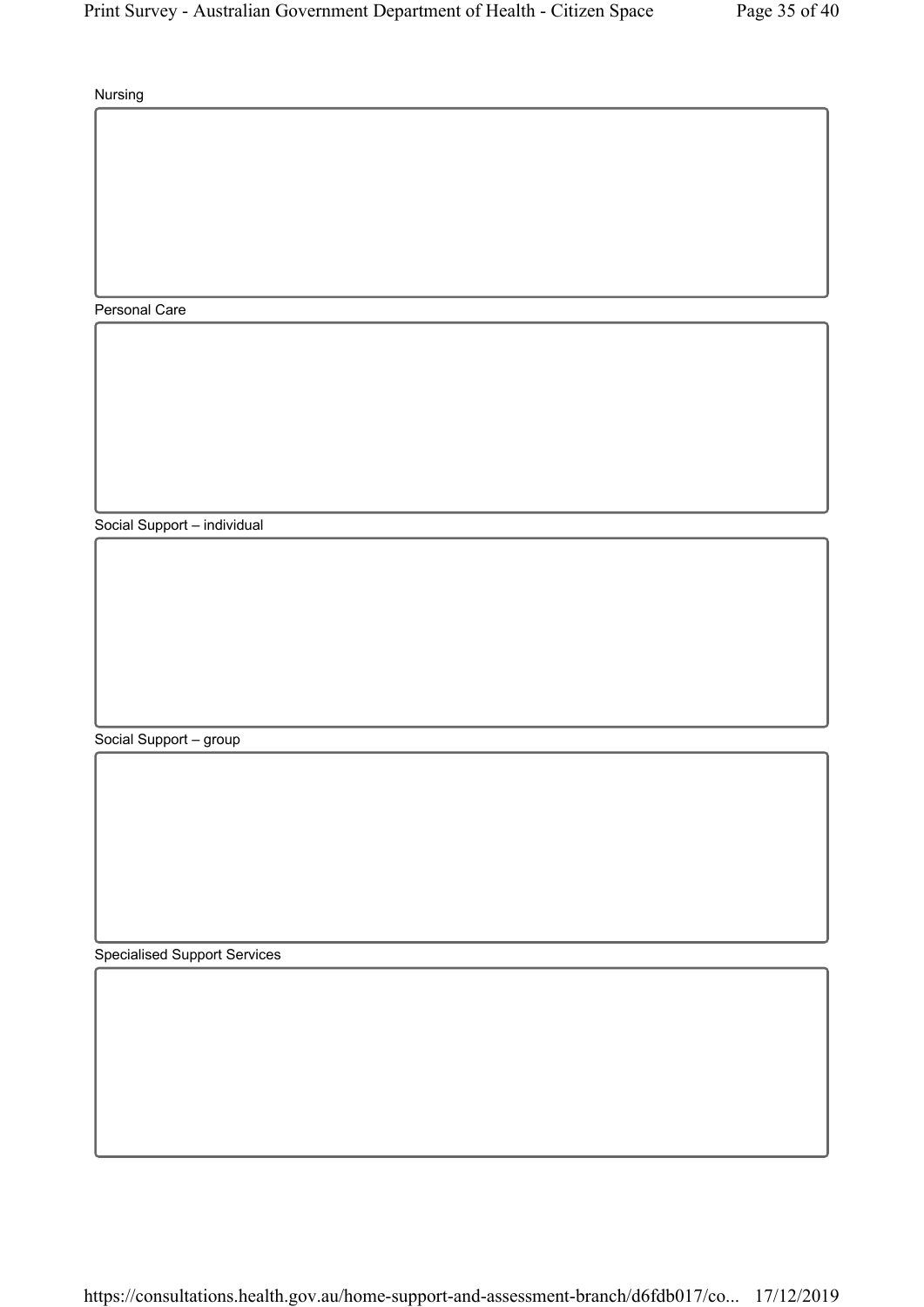**Transport** 

Centre-based respite

Cottage Respite

Flexible Respite

Assistance with Care and Housing

Response to CHSP reablement services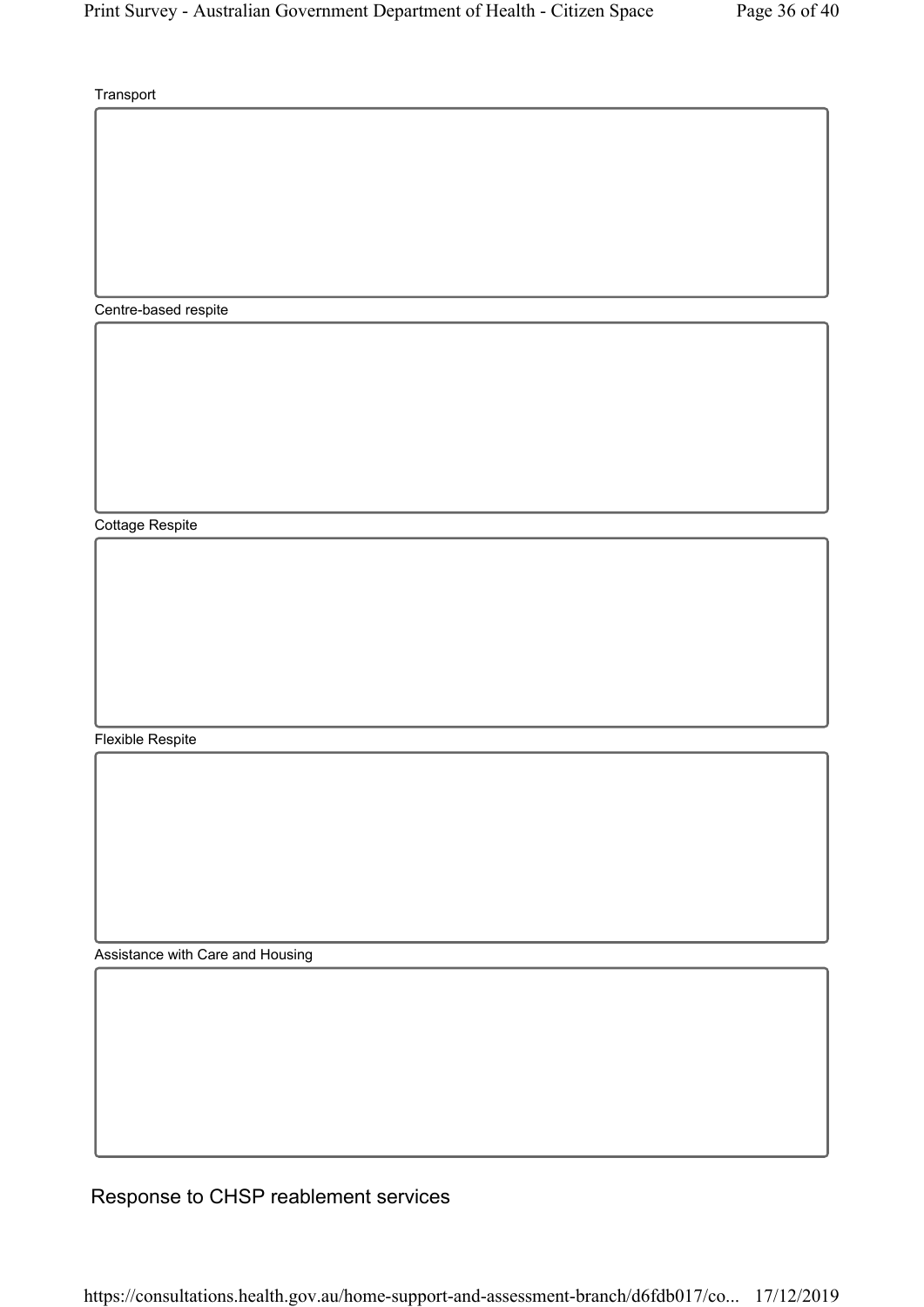### 20 Where CHSP reablement services are unable to meet clients' needs, how does your organisation respond?

(Required)

| Please select all that apply                                                                     |
|--------------------------------------------------------------------------------------------------|
| Suggest client contacts My Aged Care<br>Arrange for new RAS/ACAT assessment                      |
| Suggest client sees GP or other help professional to arrange referrals                           |
| Provide client with other contacts (e.g. community nursing) to arrange additional help           |
| Arrange for private providers (e.g. physiotherapy) to see client<br>Deliver an ongoing service   |
| Provide additional services through your organisation without a cost to the client               |
| Other (explain)<br>Provide additional services through your organisation at a cost to the client |
| Please specify other responses not listed                                                        |
|                                                                                                  |
|                                                                                                  |
|                                                                                                  |
|                                                                                                  |
|                                                                                                  |
|                                                                                                  |
|                                                                                                  |

Reablement Training/Materials in 2020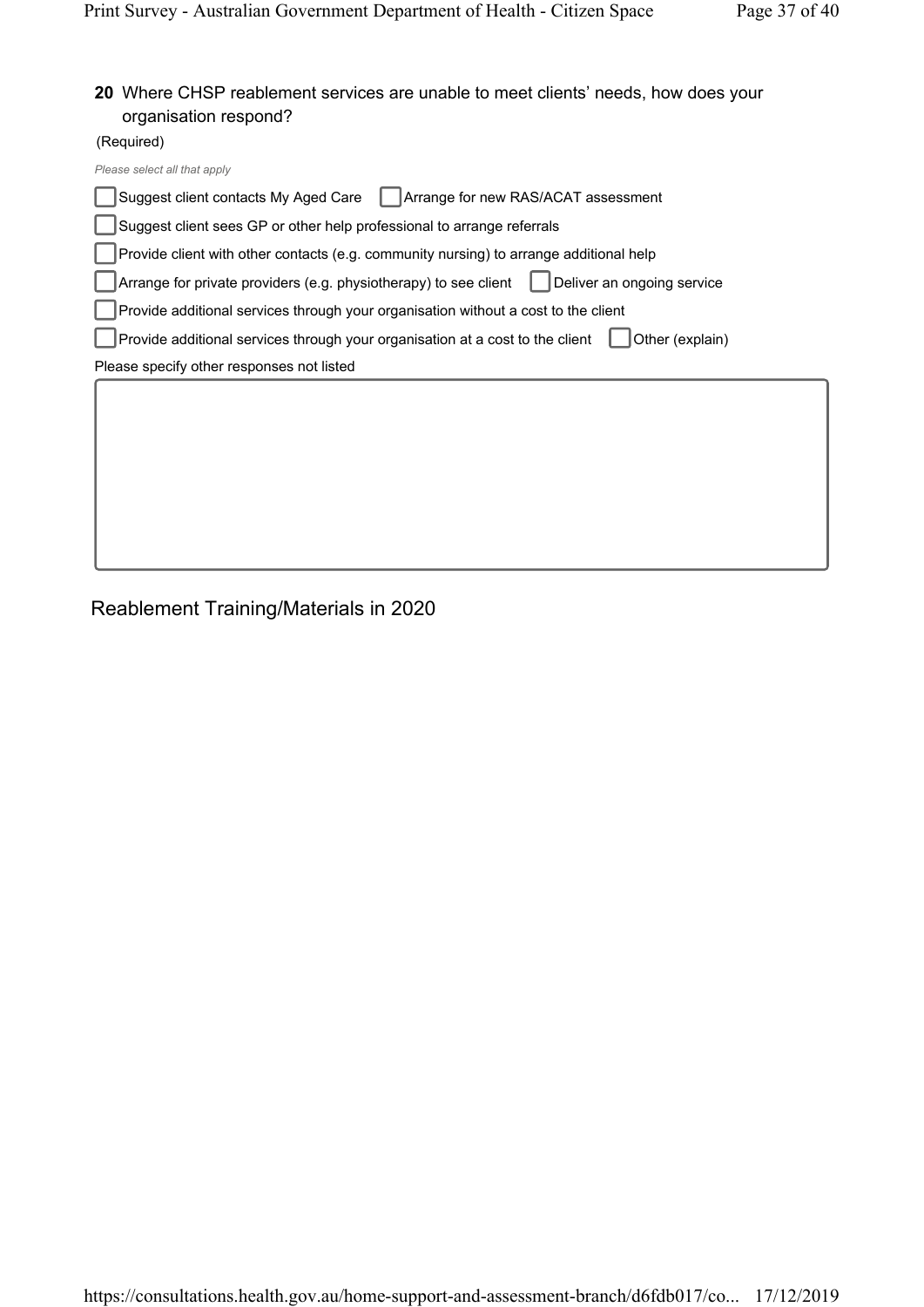21 In 2020 as part of the Promoting Independent Living budget measure the Department of Health will develop and provide three Reablement specific training modules to the My Aged Care Learning Environment, you will be able to access this training free of charge, however subscriptions are limited. Specify your training preferences (rank 1-3 in order of priority):

| (Required)                                                                                                                                                           | 1 | $\overline{2}$ | 3 |
|----------------------------------------------------------------------------------------------------------------------------------------------------------------------|---|----------------|---|
| Introductory course<br>regarding roles and<br>responsibilities within My<br>Aged Care, positive<br>ageing, wellness and<br>reablement<br>Please select only one item |   |                |   |
| Communication<br>considerations and<br>interaction techniques for<br>working with older<br>Australians<br>Please select only one item                                |   |                |   |
| Deeper concepts in<br>wellness and reablement<br>and applying support<br>plans<br>Please select only one item                                                        |   |                |   |

Please choose your preferred delivery mode:

| (Required)                                                                                                                                                        | Face to face<br>learning with an<br>internal facilitator<br>within your<br>organisation | Face to face<br>learning with an<br>external facilitator | <b>Blended training</b><br>(both online<br>learning and face<br>to face learning) | Online learning<br>only |
|-------------------------------------------------------------------------------------------------------------------------------------------------------------------|-----------------------------------------------------------------------------------------|----------------------------------------------------------|-----------------------------------------------------------------------------------|-------------------------|
| Introductory course<br>regarding roles and<br>responsibilities within My<br>Aged Care, positive ageing,<br>wellness and reablement<br>Please select only one item |                                                                                         |                                                          |                                                                                   |                         |
| Communication<br>considerations and<br>interaction techniques for<br>working with older<br>Australians<br>Please select only one item                             |                                                                                         |                                                          |                                                                                   |                         |
| Deeper concepts in wellness<br>and reablement and applying<br>support plans<br>Please select only one item                                                        |                                                                                         |                                                          |                                                                                   |                         |

https://consultations.health.gov.au/home-support-and-assessment-branch/d6fdb017/co... 17/12/2019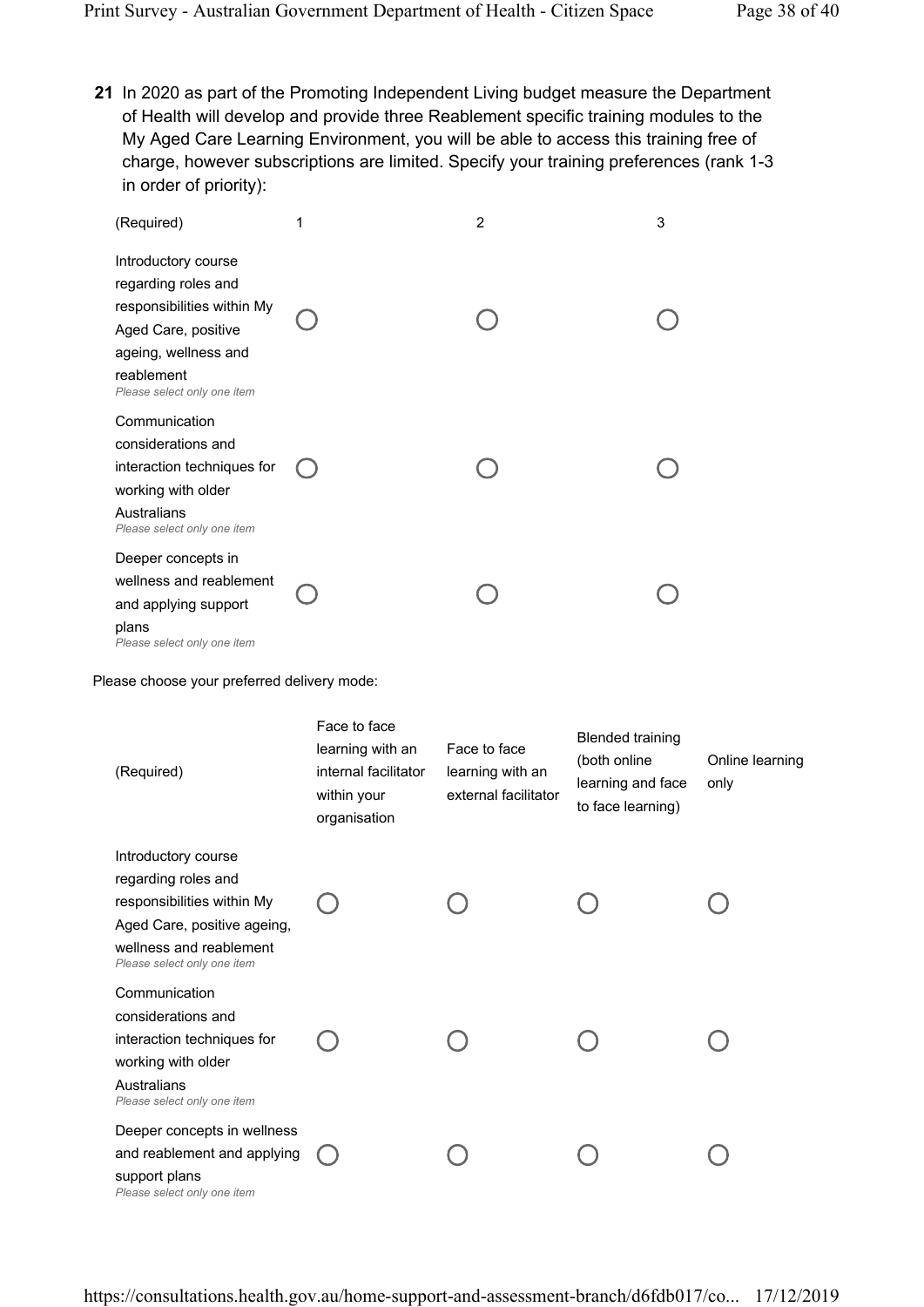22 For face to face learning with an external facilitator, estimate the number of participants from your organisation that may be suitable to attend:

Introductory course regarding roles and responsibilities within My Aged Care, positive ageing, wellness and reablement

| Communication considerations and interaction techniques for working with older Australians                                                                                                                                                                                                                                          |
|-------------------------------------------------------------------------------------------------------------------------------------------------------------------------------------------------------------------------------------------------------------------------------------------------------------------------------------|
| Deeper concepts in wellness and reablement and applying support plans                                                                                                                                                                                                                                                               |
|                                                                                                                                                                                                                                                                                                                                     |
| 23 In addition to the training above, in 2020 as part of the Promoting Independent Living<br>budget measure the Department of Health will develop and provide targeted<br>Reablement communication products to support CHSP providers. What type of<br>resources would be beneficial to your organisation? Select those that apply: |
| (Required)                                                                                                                                                                                                                                                                                                                          |
| Please select all that apply                                                                                                                                                                                                                                                                                                        |
| Additional web based information for consumers and their carers                                                                                                                                                                                                                                                                     |
| A pamphlet that I can give the consumer and carer     Other (provide details below)                                                                                                                                                                                                                                                 |
| Other explanation                                                                                                                                                                                                                                                                                                                   |

## Other Comments & Declaration

24 Please provide any additional comments related to this report below (optional).

Other comments

f